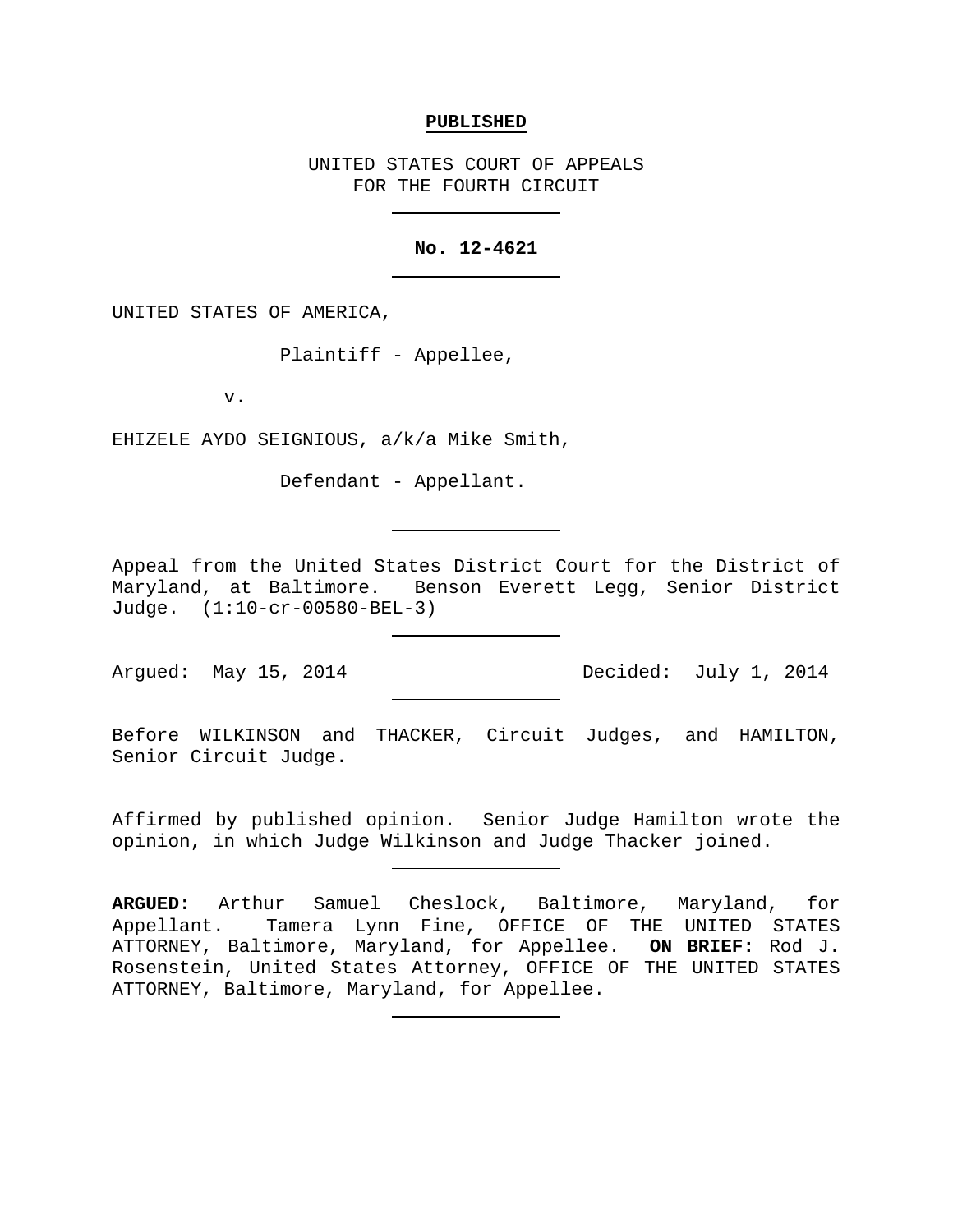HAMILTON, Senior Circuit Judge:

We ordered briefing on several issues pertaining to the district court's order that criminal defendant Ehizele Seignious (Seignious) pay \$1,213,347 in restitution, pursuant to the Mandatory Victims Restitution Act (MVRA), 18 U.S.C. § 3663A. For reasons that follow, we affirm the district court's order of restitution.

We also affirm Seignious' convictions and sentence in the face of the brief filed by Seignious' appellate counsel, pursuant to Anders v. California, 386 U.S. 738 (1967), the pro se supplemental brief filed by Seignious, and our court's obligation under Anders to "conduct 'a full examination of all the proceeding[s] to decide whether the case is wholly frivolous,'" Penson v. Ohio, 488 U.S. 75, 80 (1988) (quoting Anders, 386 U.S. at 744) (alteration in original).

# I.

#### A.

On April 12, 2012, Seignious pled guilty, without benefit of a plea agreement, to one count of conspiracy to commit bank fraud, 18 U.S.C. § 1349, one count of access device fraud, id. § 1029(a)(4), one count of bank fraud, id. § 1344, and one count of aggravated identity theft, id. § 1028A. The charges stem from a massive and organized scheme to use stolen credit card

 $- 2 -$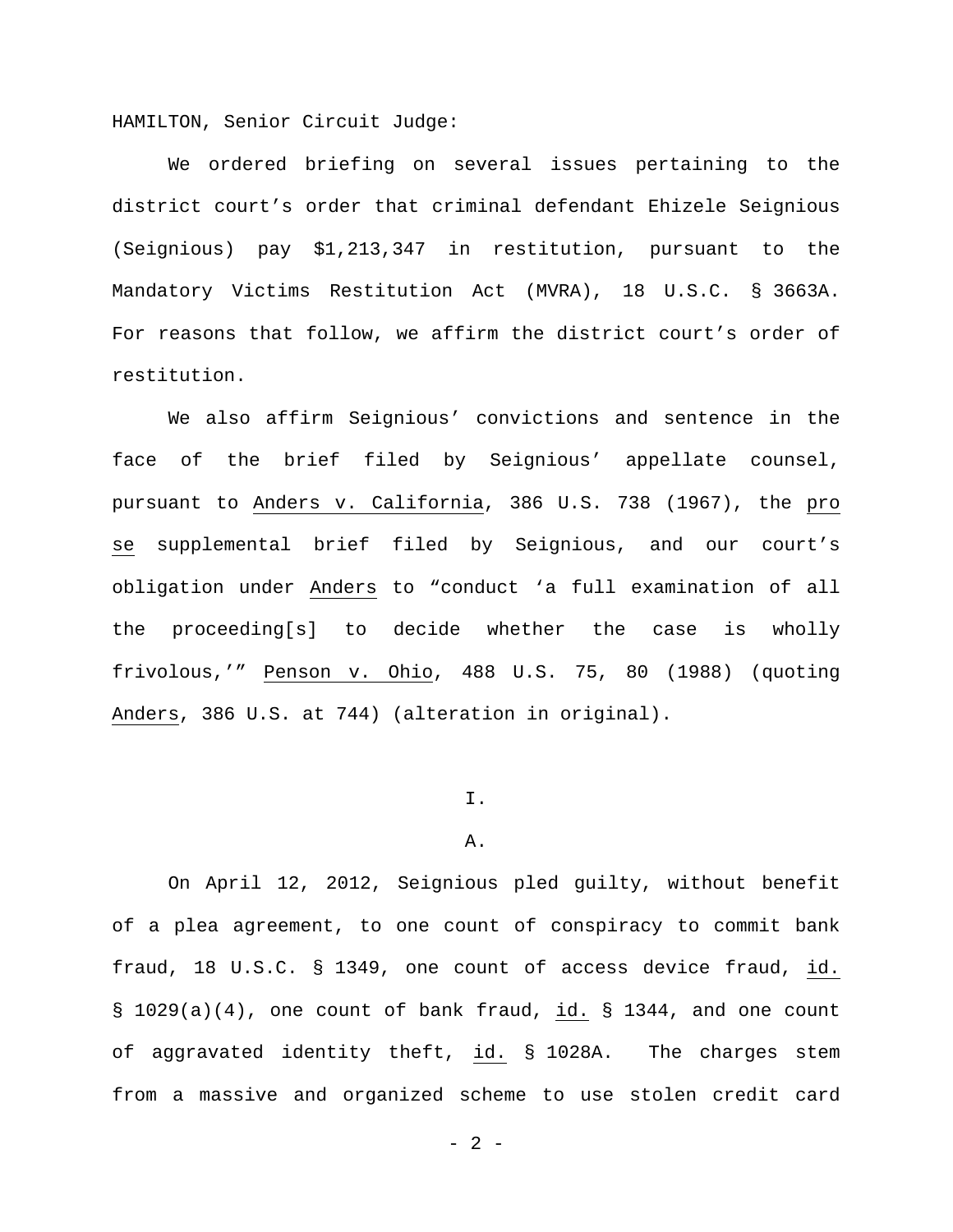information to create counterfeit credit cards and to use such cards to make retail purchases of gift cards and high-end merchandise to be sold or returned for cash. The scheme spanned nearly four years——from December 2007 through at least August 2010.

Following Seignious' guilty plea, but prior to his final sentencing hearing, the district court conducted five evidentiary hearings over the course of two months to address, inter alia, the parties' dispute regarding the applicable loss figure under United States Sentencing Guidelines (the Guidelines or USSG) § 2B1.1(b)(1). During these hearings, the government offered the testimony of numerous cooperating witnesses who were involved in the scheme, the testimony of an investigative agent with the Secret Service who worked extensively on the case, and, through such agent, a summary exhibit of physical and documentary evidence regarding actual and intended losses caused by the bank fraud conspiracy.

Sherice Jones (Jones), one of the initial four coconspirators in the case, testified that Seignious introduced her to the other two primary coconspirators--brothers Moadian Bratton-Bey (Moadian) and Boaz Bratton-Bey (Boaz).<sup>[1](#page-2-0)</sup>

<span id="page-2-0"></span> $1$  For ease of reference, we refer to Seignious, Jones, Moadian, and Boaz collectively as "the Initial Coconspirators."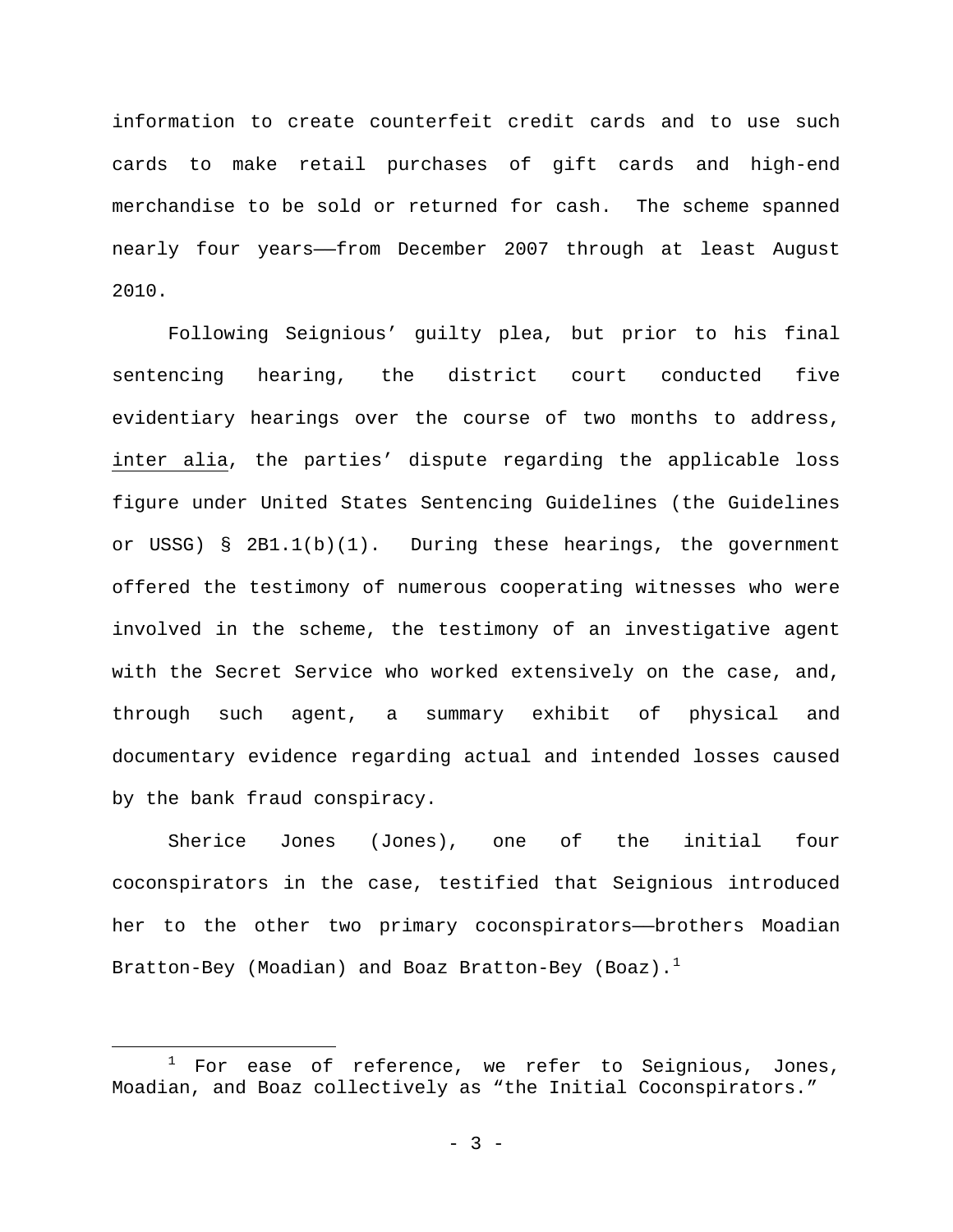During its infancy, the conspiracy involved recruiting employees at legitimate businesses such as restaurants and hotels to use skimmer devices to record customers' credit card numbers and then deliver those numbers to the Initial Coconspirators. Eventually, the conspiracy grew to include the purchasing of large volumes of credit card numbers from foreign countries, including China and Russia, over the Internet.

Credit card numbers in hand, the Initial Coconspirators manufactured fraudulent credit cards using specialized printers and other equipment purchased by Seignious, Moadian, and Boaz. The Initial Coconspirators also counterfeited photo identification cards to accompany the fraudulent credit cards. The Initial Coconspirators would then use the newly minted credit and identification cards to purchase high-value merchandise in various retail stores. To convert their purchases to cash, they would return the merchandise for refunds or sell the merchandise to third parties.

Jones also explained that the conspiracy involved purchasing individuals' identifying information from a local business which specialized in assisting customers with passport applications. Jones and Seignious would use such information to purchase or rent cars and property and to open new credit card accounts. Jones noted that Seignious used another person's identifying information to rent an apartment where the

 $- 4 -$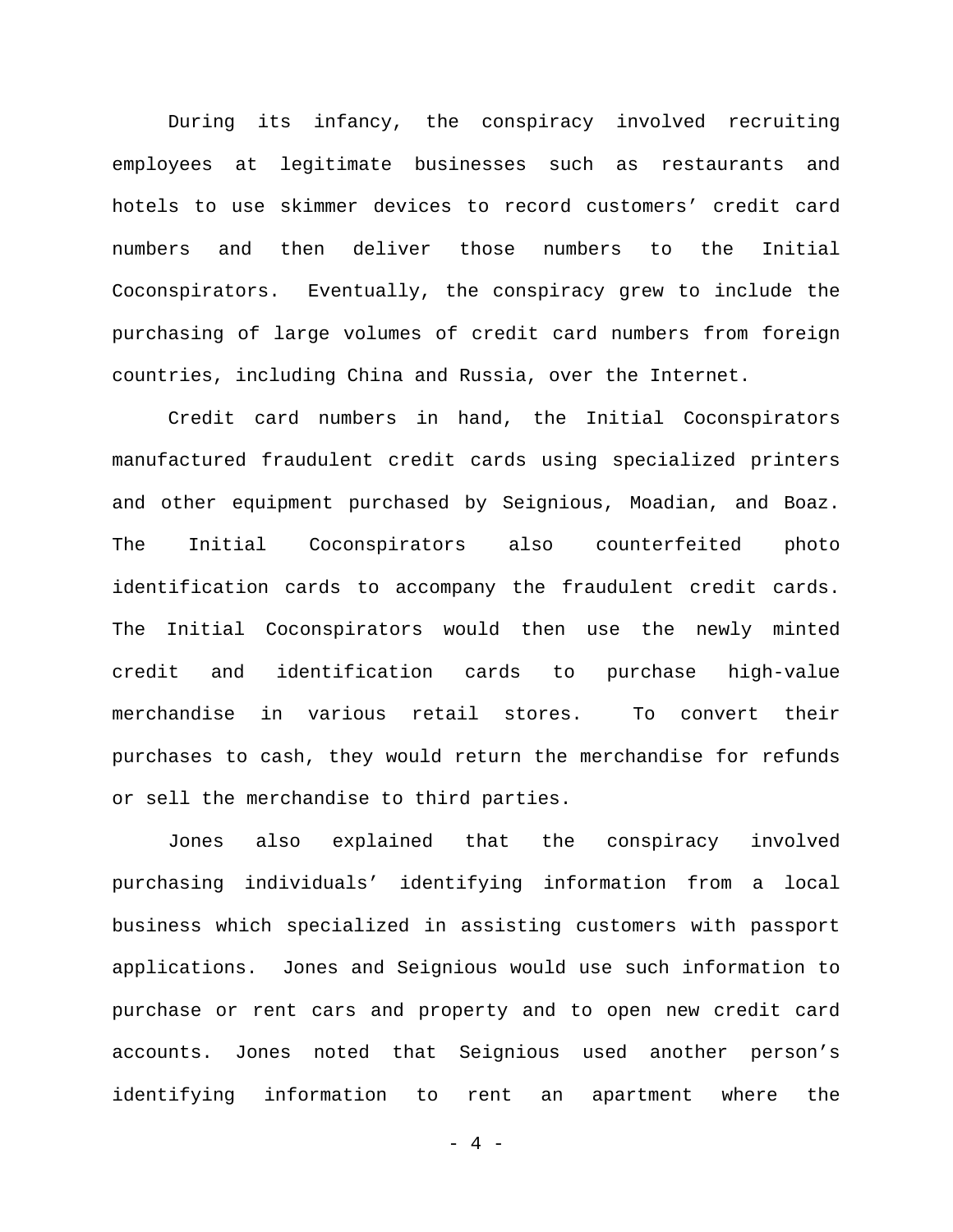conspiracy based its operations and where Seignious personally produced counterfeit credit cards.

As the conspiracy grew, the Initial Coconspirators recruited numerous other individuals known as "strikers" to handle the necessary interaction with retailers. This division of labor produced a tiered hierarchy of crews, comprised of five to six individuals each, who were managed and supplied with fraudulent credit cards by the Initial Coconspirators. In total, Jones estimated that over fifty individuals were recruited to assist in the conspiracy which eventually expanded to other states up and down the eastern seaboard of the United States.

Regarding the conspiracy's profitability, Jones testified that, once fully operational, the conspiracy involved three to five crews each making \$5,000 to \$10,000 in fraudulent purchases per day. Jones estimated that the scheme netted millions of dollars in merchandise through the use of over 1000 counterfeit credit cards. Jones explained that, on average, each card the conspiracy produced that proved operational would be used to make three to four purchases of \$1,500 to \$2,000 each.

Shelia Allen, a striker in the conspiracy, testified that she alone purchased roughly \$8,000 worth of televisions per week from January to April 2009. Another striker in the conspiracy, Mandy Myers (Myers), estimated that she alone used counterfeit

- 5 -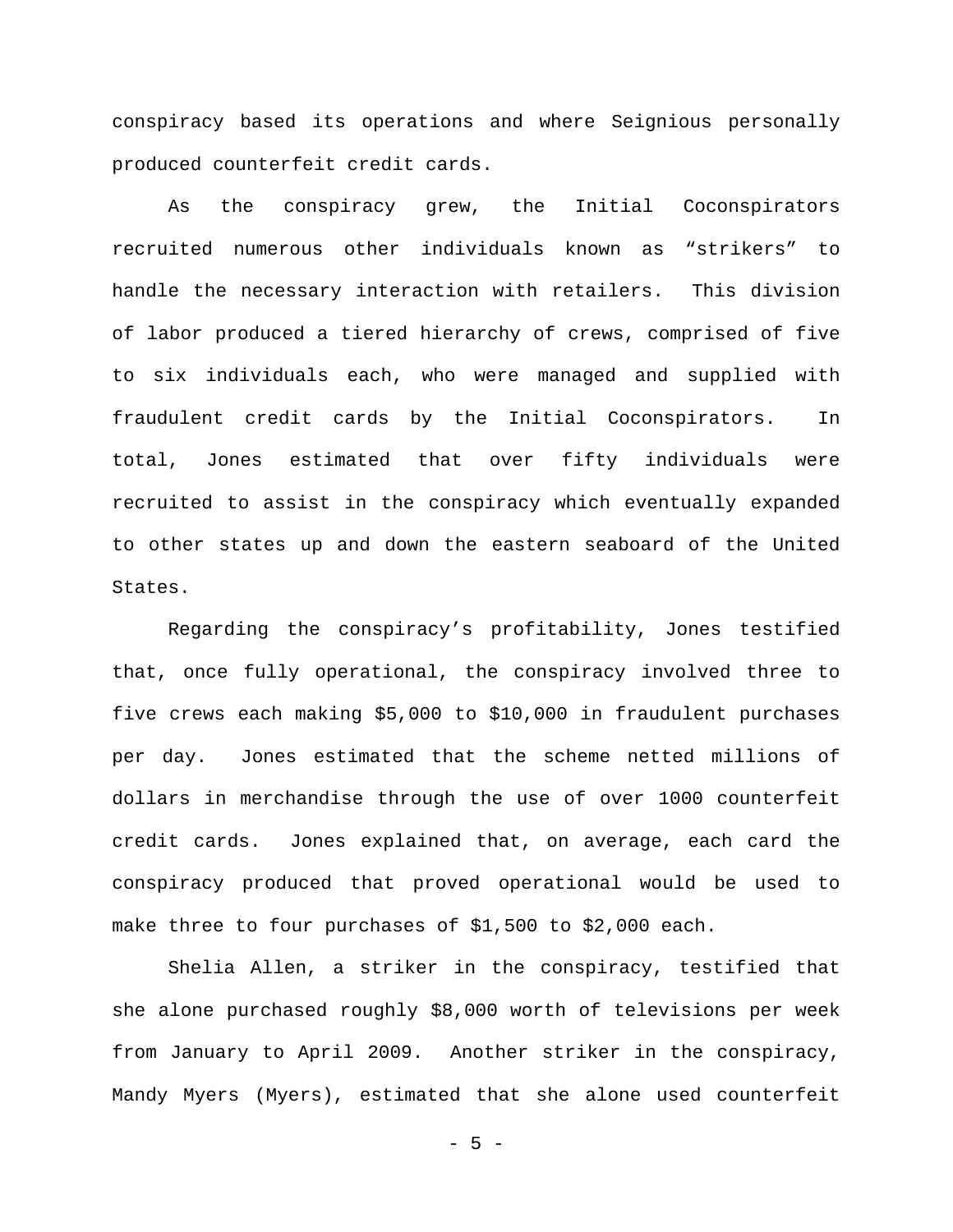credit cards to purchase around \$400,000 to \$500,000 worth of merchandise during her fifteen-month involvement in the conspiracy.

Jermaine Dansbury (Dansbury), a mid-level manager who the government refers to as a wrangler, estimated that some weeks his crew purchased between \$5,000 and \$20,000 worth of merchandise.

Secret Service Special Agent Scott Windish (Agent Windish), one of the lead investigative agents in the case, testified last on behalf of the government. Of relevance on appeal, through his testimony, Special Agent Windish laid the foundation for admission of Government Exhibit 1A. Government Exhibit 1A consists of a thirty-six page, color-coded document, in a twelve-column spreadsheet format. Government Exhibit 1A lists 1827 credit card numbers with each credit card number and its corresponding information coded in black (1,460), red (49) or blue  $(318)$ .<sup>[2](#page-5-0)</sup>

Per Special Agent Windish's testimony, black coding represents credit card numbers found on computers used by the conspiracy or found on computer printouts belonging to the conspiracy. The conspiracy purchased the credit card numbers

<span id="page-5-0"></span> $2$  The government introduced an earlier version of this exhibit as Government Exhibit 1. Because Government Exhibit 1A is the final version, we do not consider the content of Exhibit 1.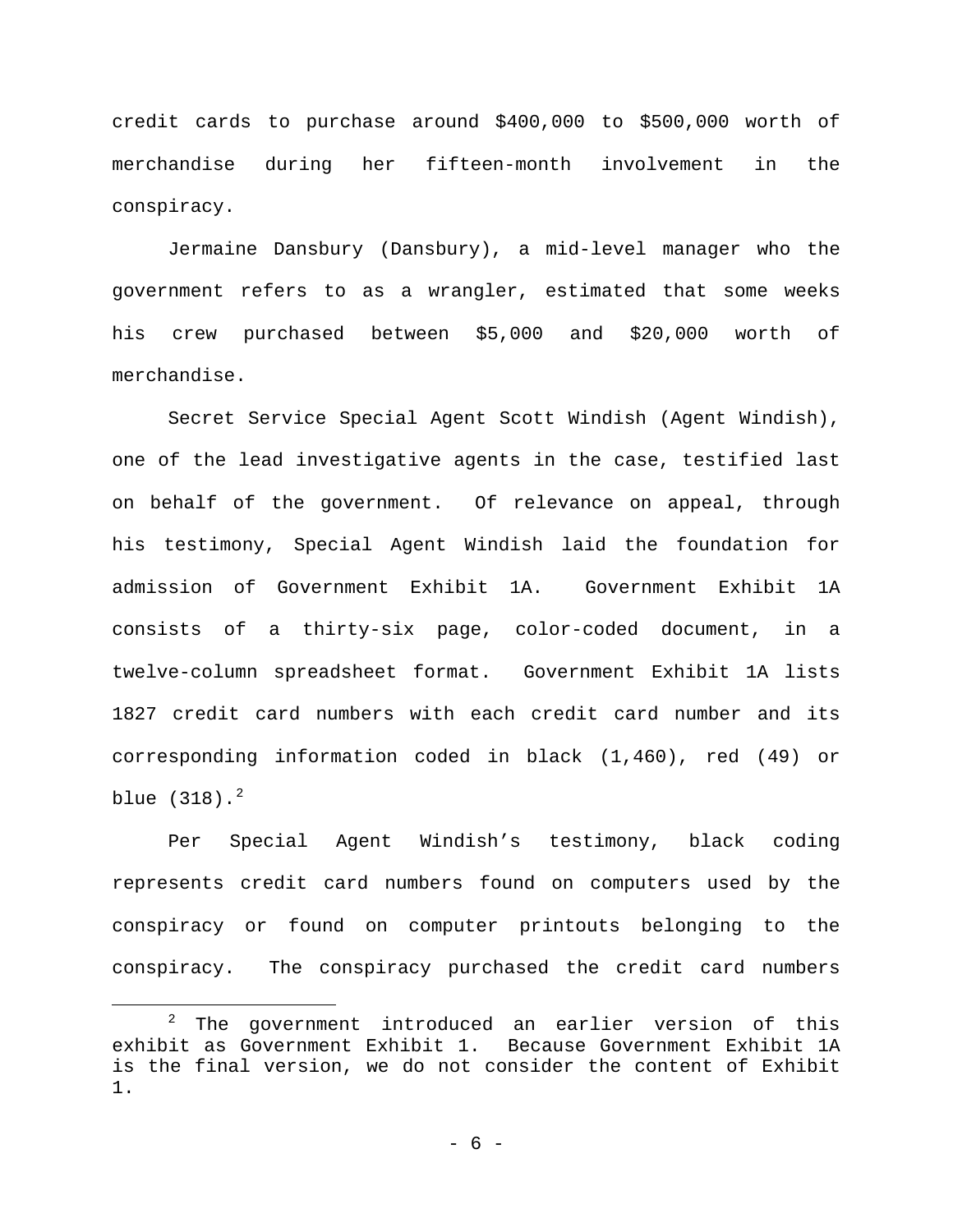coded in black in bulk amounts from persons in foreign countries via Internet transactions known as "credit card dump[s]." (J.A. 720). With respect to 211 of the 1,460 credit card numbers coded in black, Exhibit 1A lists actual losses totaling approximately \$606,000. Although Exhibit 1A does not specifically list the date upon which each loss occurred, Special Agent Windish testified that he and the other agents who prepared Exhibit 1A included losses with respect to a fraudulent transaction only if the fraud occurred during the duration of the conspiracy. In fact, he specifically testified that "[i]f we found a transaction that occurred before or after this scheme was going on, it was not included in the spreadsheet." (J.A. 738). Under cross-examination, he conceded, however, that, with respect to the credit card numbers coded in black, the possibility existed that the corresponding loss listed could have been caused by a non-member of the conspiracy who illegally purchased and used the same number during the duration of the conspiracy.

Per Special Agent Windish, red coding represents credit card numbers with the attributes of credit card numbers coded in black, plus the existence of evidence verifying usage by the conspiracy, for example, a receipt in a vehicle in which merchandise purchased with the counterfeit credit card was recovered or video surveillance of a member of the conspiracy

- 7 -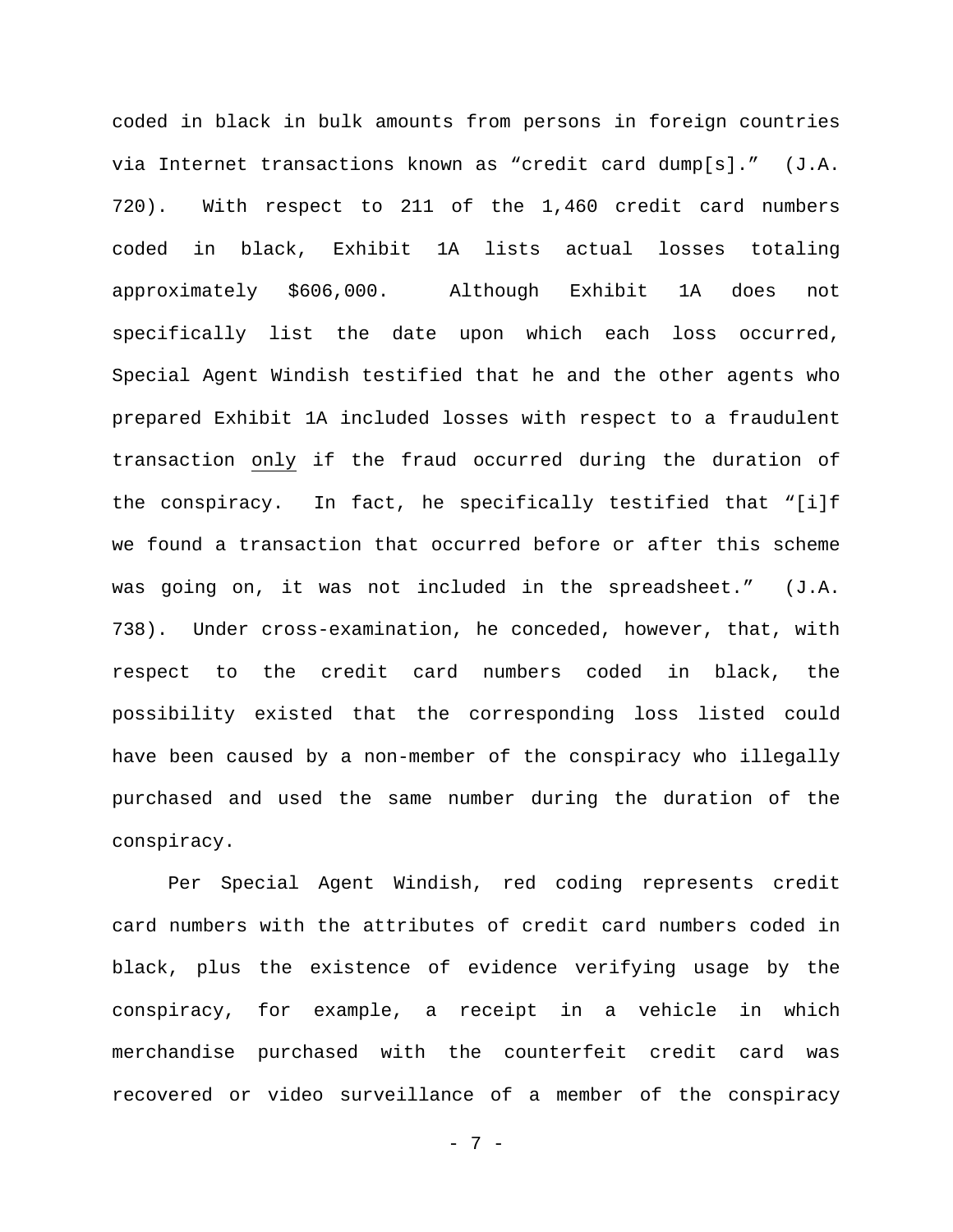using such card. Exhibit 1A contains 49 credit card numbers and corresponding information coded in red with actual losses totally approximately \$84,000.

Special Agent Windish explained that blue coding represents credit card numbers and their respective related information for which the investigation uncovered evidence verifying usage by the conspiracy, but did not find such numbers on computers used by the conspiracy or on computer printouts belonging to the conspiracy. Exhibit 1A contains 318 credit card numbers and corresponding information coded in blue with actual losses totaling approximately \$523,000.

Special Agent Windish further testified that he and other case agents compiled Exhibit 1A as a master spreadsheet of the evidence gathered over the course of the criminal investigation of the conspiracy which evidence was put on "initial spreadsheets [that] were created as arrests were occurring, as warrants were occurring, before we were preparing evidence and discovery, as we were getting evidence from banks or from stores and receipts." (J.A. 731). He also described the various methods he and the other agents used to weed out incomplete or unreliable information and to avoid double-counting.

On July 20, 2012, the district court sentenced Seignious to 120 months' imprisonment and three years' supervised release. Pursuant to the MVRA, id. § 3663A, the district court ordered

- 8 -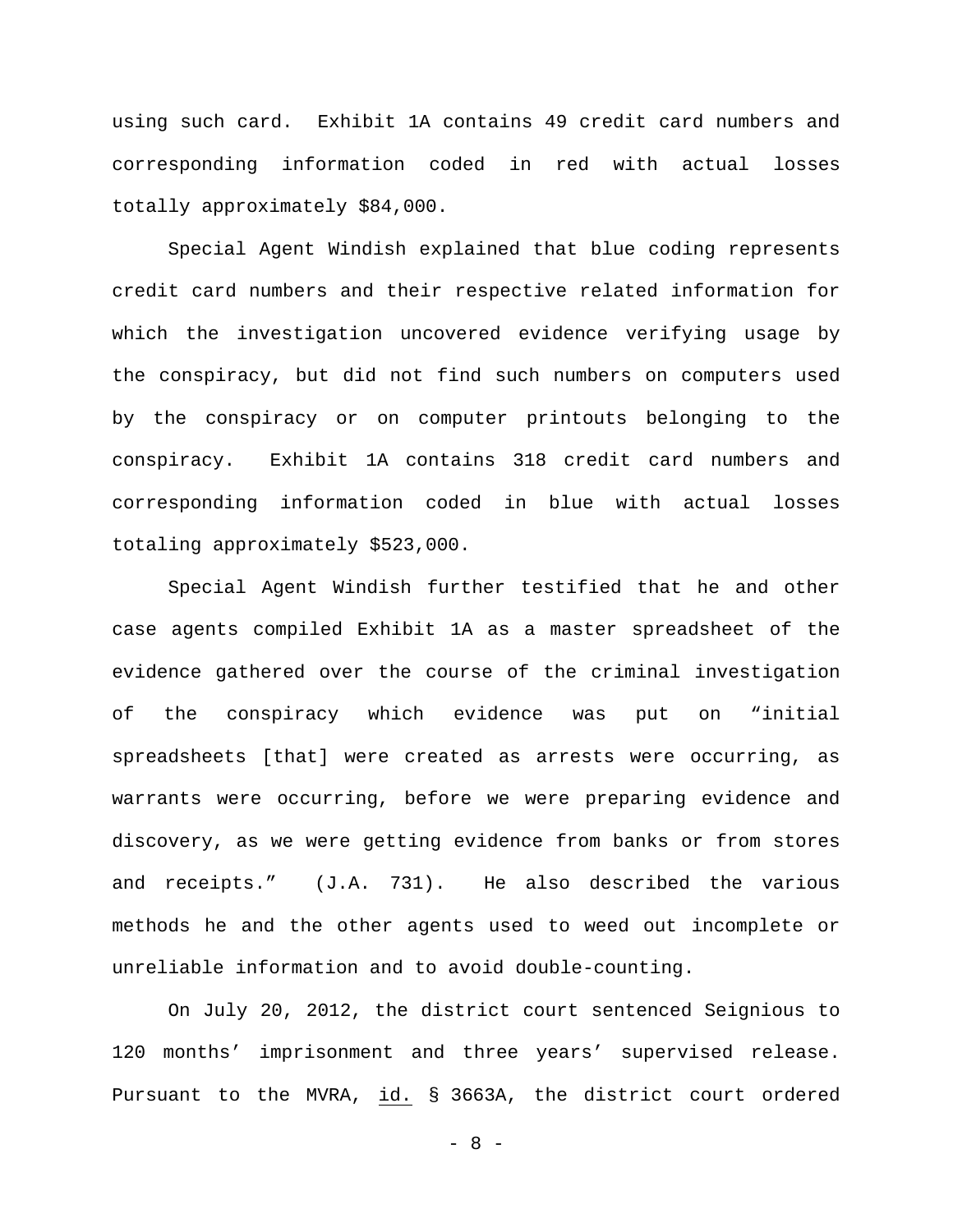Seignious to pay \$1,213,347 in restitution at the rate of \$25 per month; payments to begin when Seignious starts serving his term of supervised release. The \$1,213,347 amount is the identical amount of restitution sought by the government, which amount the government asserted below it had established in actual losses caused by the conspiracy through the testimony of Special Agent Windish, as aided by Government Exhibit 1A.

Notably, the district court determined the restitution amount without making findings on the record regarding the actual losses the scheme caused specific victims. Accordingly, instead of identifying individual victims and their losses, the district court's judgment simply directed that restitution be paid to the Clerk of Court.

Seignious noted this timely appeal on August 7, 2012. Roughly one week later, the government submitted a document for filing which specifies the total actual losses suffered by each of the banks and retailers listed as victims in Government Exhibit 1A. Such document, which the government refers to as the Restitution Worksheet, also specifies the victims' names and respective addresses. On August 15, 2012, the district court entered the Restitution Worksheet as a sealed document on its docket.

- 9 -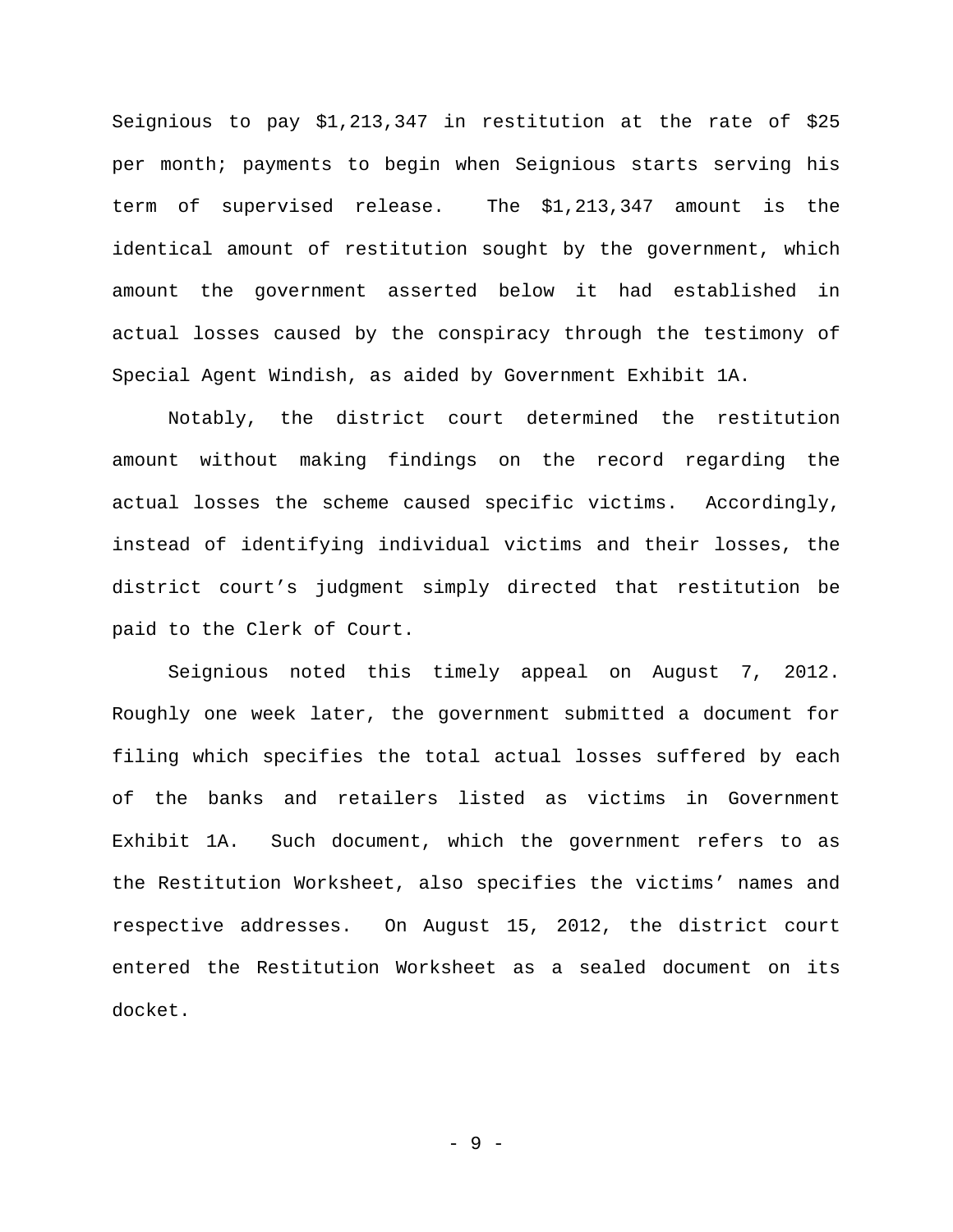Seignious' appellate counsel (Appellate Counsel) filed an Anders brief, certifying that there are no meritorious issues for appeal, but questioning whether the district court adequately complied with Federal Rule of Criminal Procedure 11 when accepting Seignious' guilty plea and whether the district court properly sentenced Seignious. For his part, Seignious filed a pro se supplemental brief, in which he contests the district court's application of several sentencing enhancements. The government did not file a response to either brief.

 Based upon our court's obligation under Anders to independently review the record, we ordered Appellate Counsel and the government to submit briefs addressing: (1) whether the government and the district court sufficiently complied with § 3664(a)-(d); (2) if so, whether the restitution order is adequately supported by the evidence, and whether the district court sufficiently explained its reasoning when imposing restitution; and (3) if so, whether the district court erred in failing to specifically identify in the judgment the victims eligible to receive restitution and their respective losses. Our order also directed that, to the extent not already in the record on appeal, the government provide a copy of each version of the spreadsheet it had submitted to the district court to

B.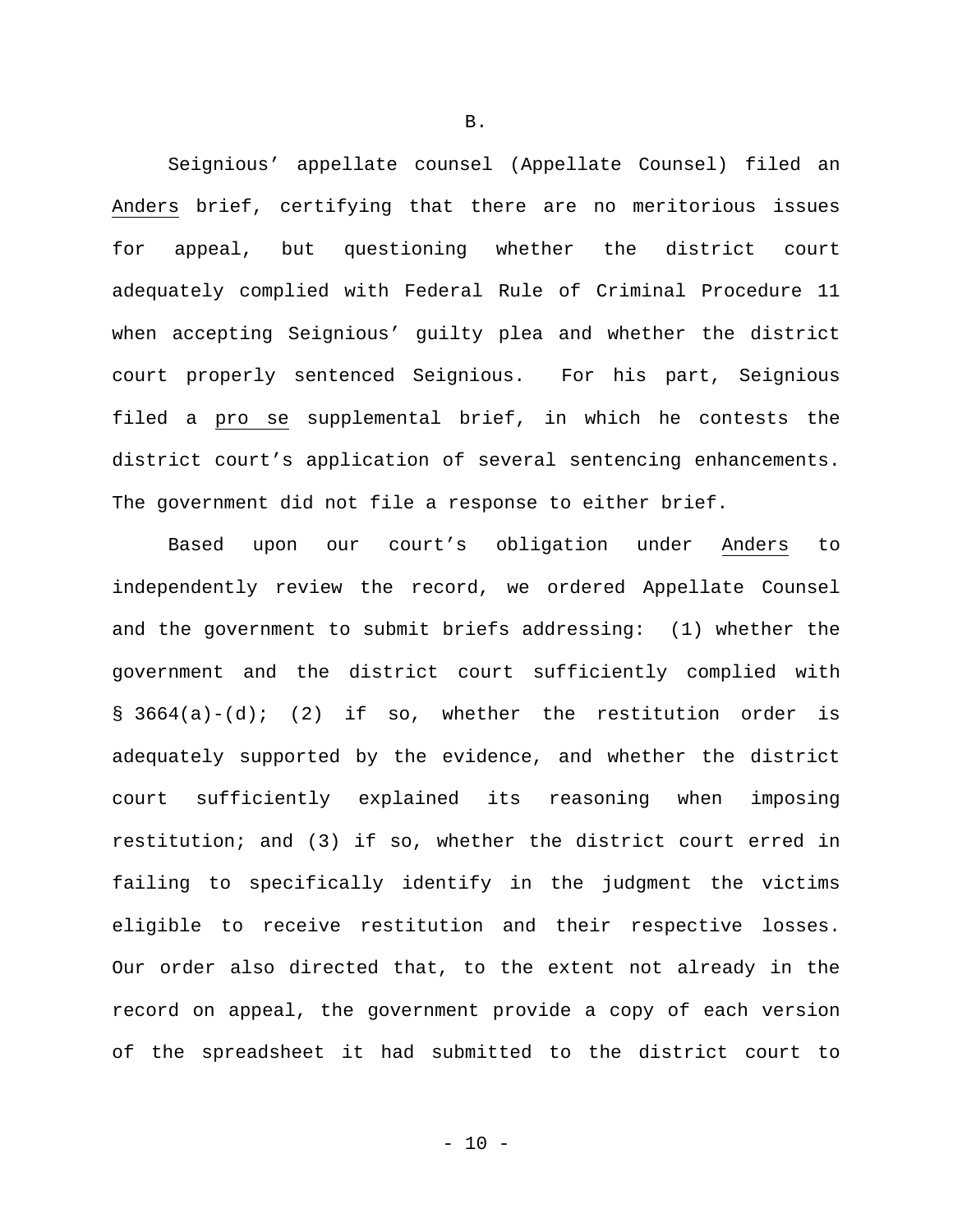support its arguments regarding losses attributable to Seignious' offenses.

In response to our order, Appellate Counsel filed an opening brief addressing the identified issues and the government filed a response brief. Although Appellate Counsel did not file a reply brief, we allowed Seignious to file a pro se supplemental reply brief. Having reviewed the entire record in accordance with Anders, we set the case for oral argument and directed counsel to focus on the restitutionary issues we had ordered briefed.

### II.

We first take up the issue of whether the government and the district court sufficiently complied with  $\S$  3664(a)-(d), the statutory section setting forth the procedures for issuance and enforcement of an order of restitution under the MVRA. Id.  $$3663A(d).$ 

#### A.

As a threshold matter, we address our standard of review with respect to this issue. Because Seignious never brought to the district court's attention any deficiency in the government's and/or the district court's compliance with such procedures, we are constrained to review for plain error. Fed. R. Crim. P. 52(b) ("A plain error that affects substantial

 $-11 -$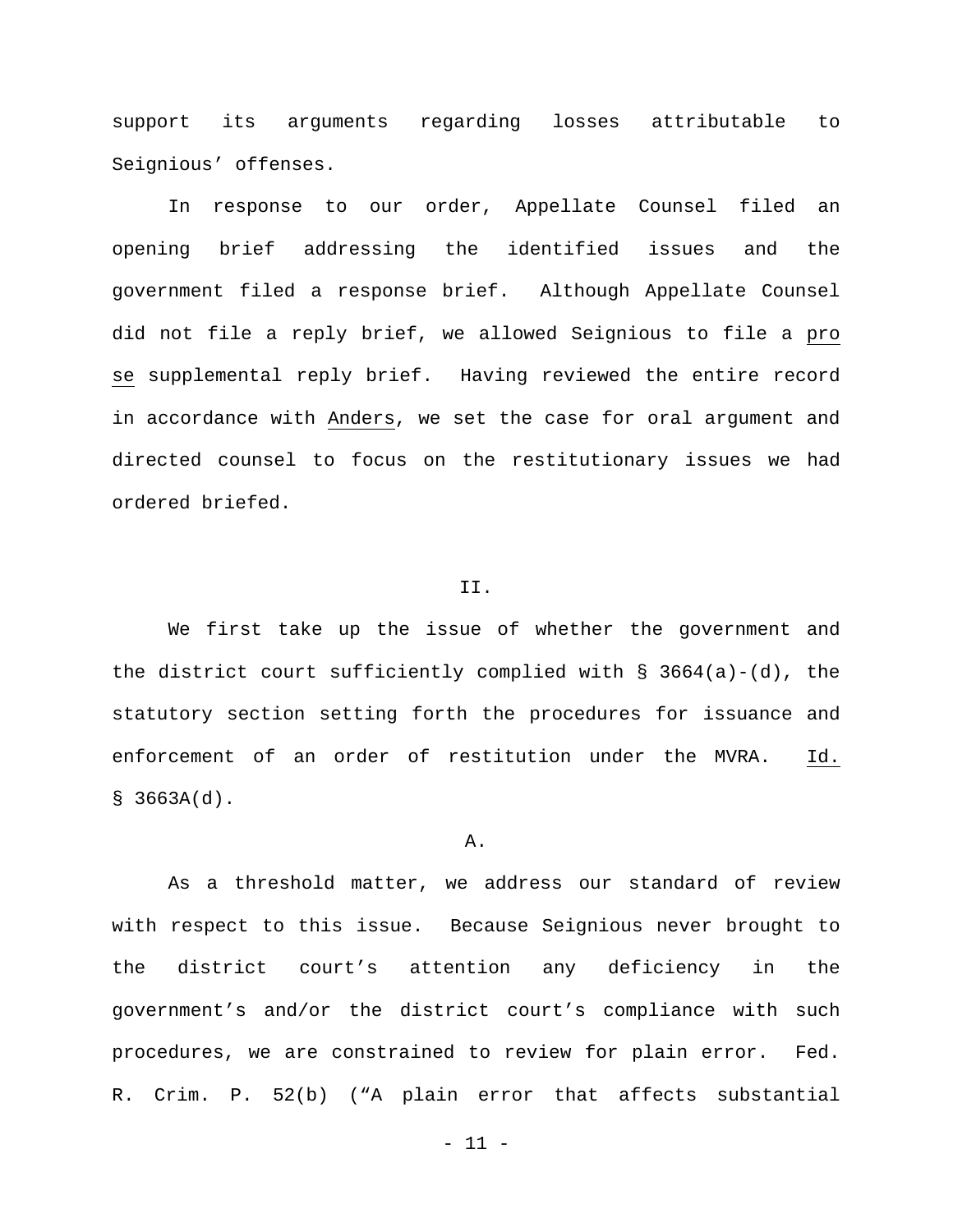rights may be considered even though it was not brought to the court's attention."). See also Puckett v. United States, 556 U.S. 129, 134 (2009) ("If a litigant believes that an error has occurred (to his detriment) during a federal judicial proceeding, he must object in order to preserve the issue. . . . If an error is not properly preserved, appellate-court authority to remedy the error (by reversing the judgment, for example, or ordering a new trial) is strictly circumscribed.").

Plain error review has four prongs. The first prong requires the existence of legal error "that has not been intentionally relinquished or abandoned, i.e., affirmatively waived, by the appellant." Id. at 135. The second prong requires that the legal error at issue "be clear or obvious, rather than subject to reasonable dispute." Id. The third prong requires that the clear or obvious legal error at issue "have affected the appellant's substantial rights, which in the ordinary case means [the defendant] must demonstrate that it 'affected the outcome of the district court proceedings.'" Id. (quoting United States v. Olano, 507 U.S. 725, 734 (1993)). "Fourth and finally, if the above three prongs are satisfied, the court of appeals has the discretion to remedy the error— discretion which ought to be exercised only if the error seriously affect[s] the fairness, integrity or public reputation

- 12 -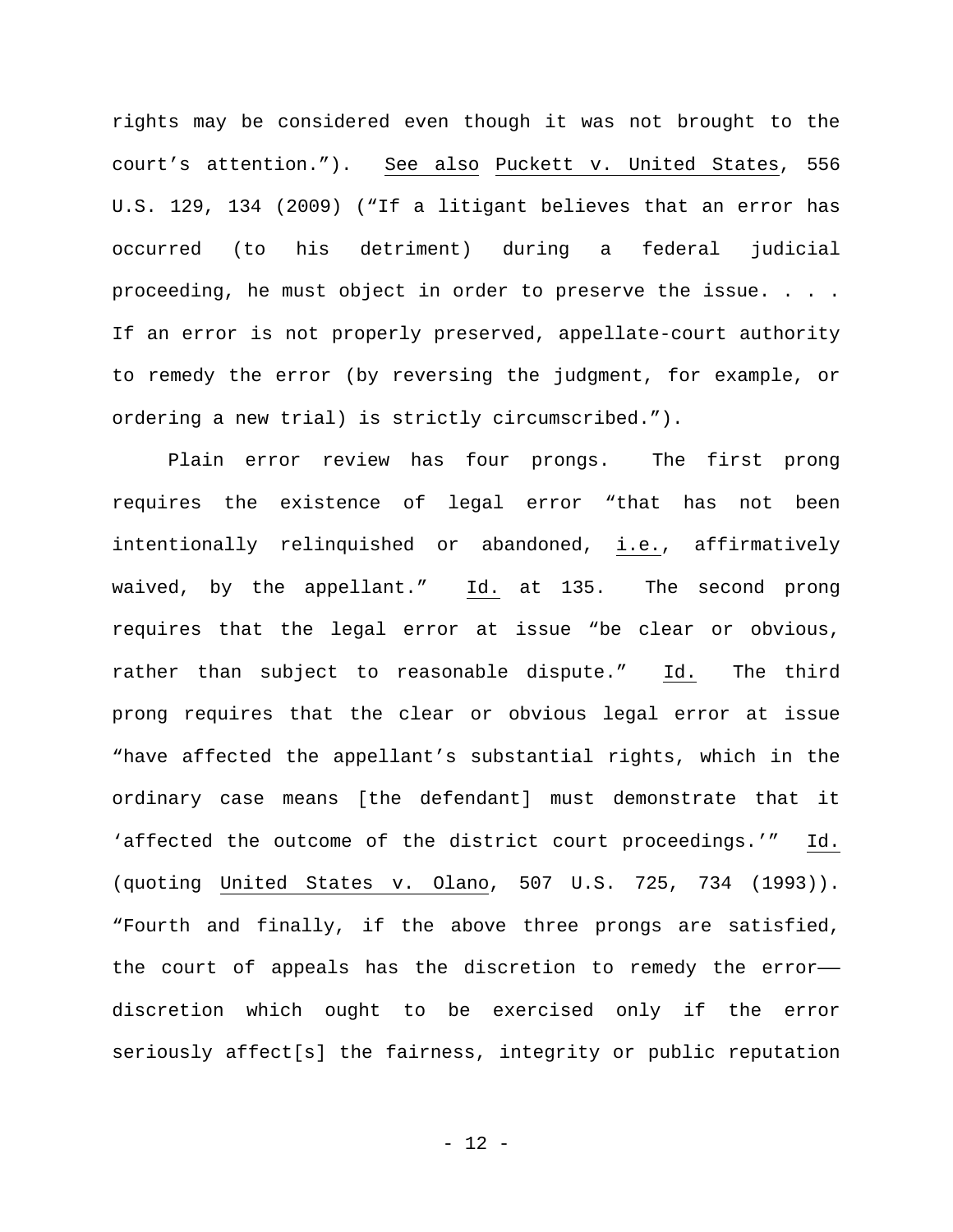of judicial proceedings." Id. (internal quotation marks omitted) (alteration in original).

### B.

The MVRA provides that, "[n]otwithstanding any other provision of law, when sentencing a defendant convicted of an offense [against property under Title 18, including any offense committed by fraud or deceit], the court shall order, in addition to . . . any other penalty authorized by law, that the defendant make restitution to the victim of the offense . . . ." Id. § 3663A(a)(1). See also id. § 3663A(c)(1) ("This section shall apply in all sentencing proceedings for convictions of . . . any offense— $(A)$  that is— . . . (ii) an offense against property under this title . . . , including any offense committed by fraud or deceit . . . ."). Notably, "under the MVRA, each member of a conspiracy that in turn causes property loss to a victim is responsible for the loss caused by the offense," not merely for the losses caused by a particular conspirator's overt acts. United States v. Newsome, 322 F.3d 328, 341 (4th Cir. 2003). The MVRA further provides that "[a]n order of restitution under [the MVRA] shall be issued and enforced in accordance with section 3664." Id. § 3663A(d).

[Section 3664\(a\),](http://web2.westlaw.com/find/default.wl?mt=205&db=1000546&docname=18USCAS3664&rp=%2ffind%2fdefault.wl&findtype=L&ordoc=2032154118&tc=-1&vr=2.0&fn=_top&sv=Full&tf=-1&referencepositiontype=T&pbc=7840E2C7&referenceposition=SP%3b8b3b0000958a4&rs=WLW14.04) for its part, directs the district court to order preparation of a presentence report that will include "information sufficient for the court to exercise its discretion

- 13 -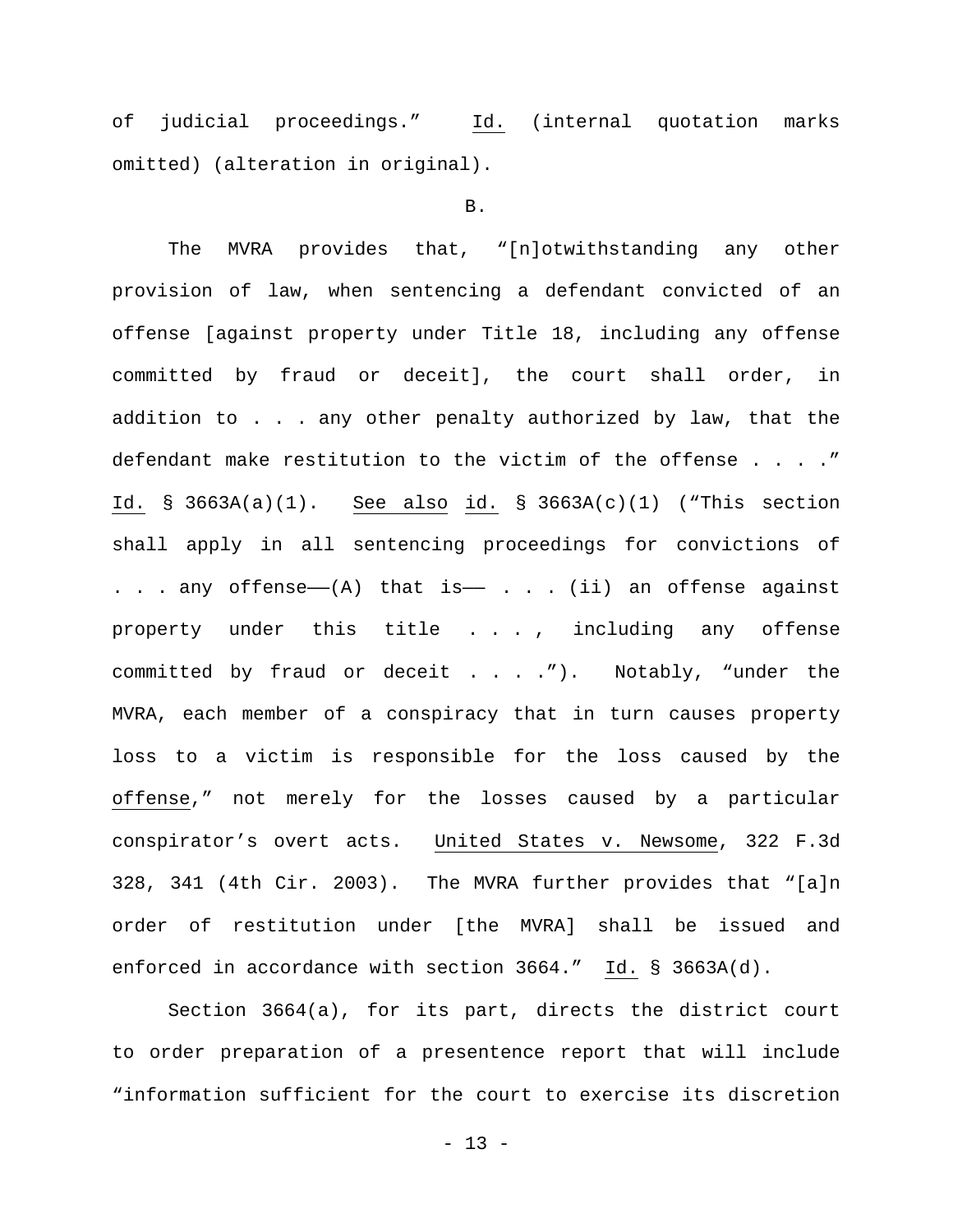in fashioning a restitution order" including "to the extent practicable, a complete accounting of the losses to each victim . . . and information relating to the economic circumstances of each defendant." Id. [§ 3664\(a\).](http://web2.westlaw.com/find/default.wl?mt=205&db=1000546&docname=18USCAS3664&rp=%2ffind%2fdefault.wl&findtype=L&ordoc=2032154118&tc=-1&vr=2.0&fn=_top&sv=Full&tf=-1&referencepositiontype=T&pbc=7840E2C7&referenceposition=SP%3b8b3b0000958a4&rs=WLW14.04) Section 3664(b) directs the district court to disclose such information to the parties. Section 3664(c) specifies that "this chapter [(Miscellaneous Sentencing Provisions)], chapter 227 [(Sentences)], and [Rule](http://web2.westlaw.com/find/default.wl?mt=205&db=1004365&docname=USFRCRPR32&rp=%2ffind%2fdefault.wl&findtype=L&ordoc=2002434259&tc=-1&vr=2.0&fn=_top&sv=Full&tf=-1&pbc=8CA32268&rs=WLW14.04)  [32\(c\) of the Federal Rules of Criminal Procedure](http://web2.westlaw.com/find/default.wl?mt=205&db=1004365&docname=USFRCRPR32&rp=%2ffind%2fdefault.wl&findtype=L&ordoc=2002434259&tc=-1&vr=2.0&fn=_top&sv=Full&tf=-1&pbc=8CA32268&rs=WLW14.04) [(Sentence)] shall be the only rules applicable to proceedings under this section." Id. [§ 3664\(c\).](http://web2.westlaw.com/find/default.wl?mt=205&db=1000546&docname=18USCAS3664&rp=%2ffind%2fdefault.wl&findtype=L&ordoc=2002434259&tc=-1&vr=2.0&fn=_top&sv=Full&tf=-1&referencepositiontype=T&pbc=8CA32268&referenceposition=SP%3b4b24000003ba5&rs=WLW14.04)

In addition, under § [3664\(d\),](http://web2.westlaw.com/find/default.wl?mt=205&db=1000546&docname=18USCAS3664&rp=%2ffind%2fdefault.wl&findtype=L&ordoc=2032154118&tc=-1&vr=2.0&fn=_top&sv=Full&tf=-1&referencepositiontype=T&pbc=7840E2C7&referenceposition=SP%3b5ba1000067d06&rs=WLW14.04) "to the extent practicable," the government must provide information concerning restitution to the probation officer sixty days in advance of the scheduled sentencing date, id.  $\S$  3664(d)(1); the probation officer, in turn, must, to the extent practicable, provide notice to and collect information from victims, id. [§ 3664\(d\)\(2\),](http://web2.westlaw.com/find/default.wl?mt=205&db=1000546&docname=18USCAS3664&rp=%2ffind%2fdefault.wl&findtype=L&ordoc=2032154118&tc=-1&vr=2.0&fn=_top&sv=Full&tf=-1&referencepositiontype=T&pbc=7840E2C7&referenceposition=SP%3b4be3000003be5&rs=WLW14.04) and the defendant must provide the probation officer with information concerning his background, financial resources and ability to pay restitution, id. [§ 3664\(d\)\(3\).](http://web2.westlaw.com/find/default.wl?mt=205&db=1000546&docname=18USCAS3664&rp=%2ffind%2fdefault.wl&findtype=L&ordoc=2032154118&tc=-1&vr=2.0&fn=_top&sv=Full&tf=-1&referencepositiontype=T&pbc=7840E2C7&referenceposition=SP%3b17df000040924&rs=WLW14.04) Under § [3664\(d\)\(4\),](http://web2.westlaw.com/find/default.wl?mt=205&db=1000546&docname=18USCAS3664&rp=%2ffind%2fdefault.wl&findtype=L&ordoc=2032154118&tc=-1&vr=2.0&fn=_top&sv=Full&tf=-1&referencepositiontype=T&pbc=7840E2C7&referenceposition=SP%3b20c3000034ad5&rs=WLW14.04) the district court can require other information, including documentation or testimony. "If the victim's losses are not ascertainable by the date that is 10 days prior to sentencing," the district court can set another date for disclosure of this

- 14 -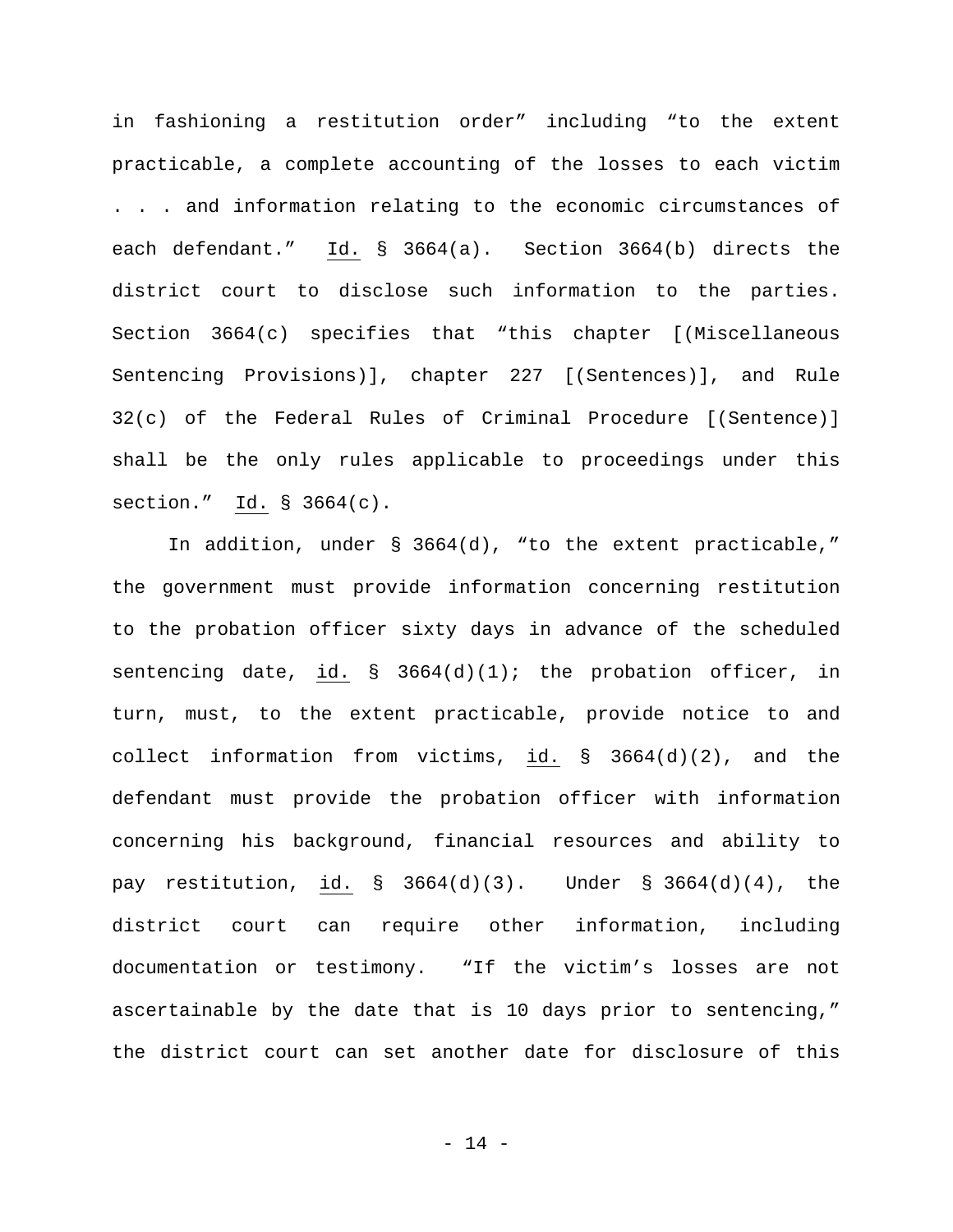information, up to ninety days after sentencing. Id.  $$3664(d)(5)$ .

# C.

Our thorough review of the record regarding the procedural history leading to the district court's order of restitution reveals that restitution was imposed without the various procedural requirements of § 3664(a)-(d) being observed. Such circumstance, however, entitles Seignious to no appellate relief. This is so because, assuming arguendo that the imposition of restitution in this case without the various procedural requirements of § 3664(a)-(d) being observed constitutes clear or obvious legal error, Seignious has failed to carry his burden on appeal of demonstrating that such error affected his substantial rights, i.e., that such error "'affected the outcome of the district court proceedings.'" Puckett, 556 U.S. at 135 (quoting Olano, 507 U.S. at 734).

The record leaves no doubt that the district court would have imposed the same amount of restitution on Seignious regardless of whether every requirement of § 3664(a)-(d) had been meticulously met in his case. When the district court imposed restitution at Seignious' final sentencing hearing, on July 20, 2012, it stated as follows: "I impose restitution in the amount stated by government counsel, which is \$1,213,347." (J.A. 889). The district court's reference to "the amount

 $- 15 -$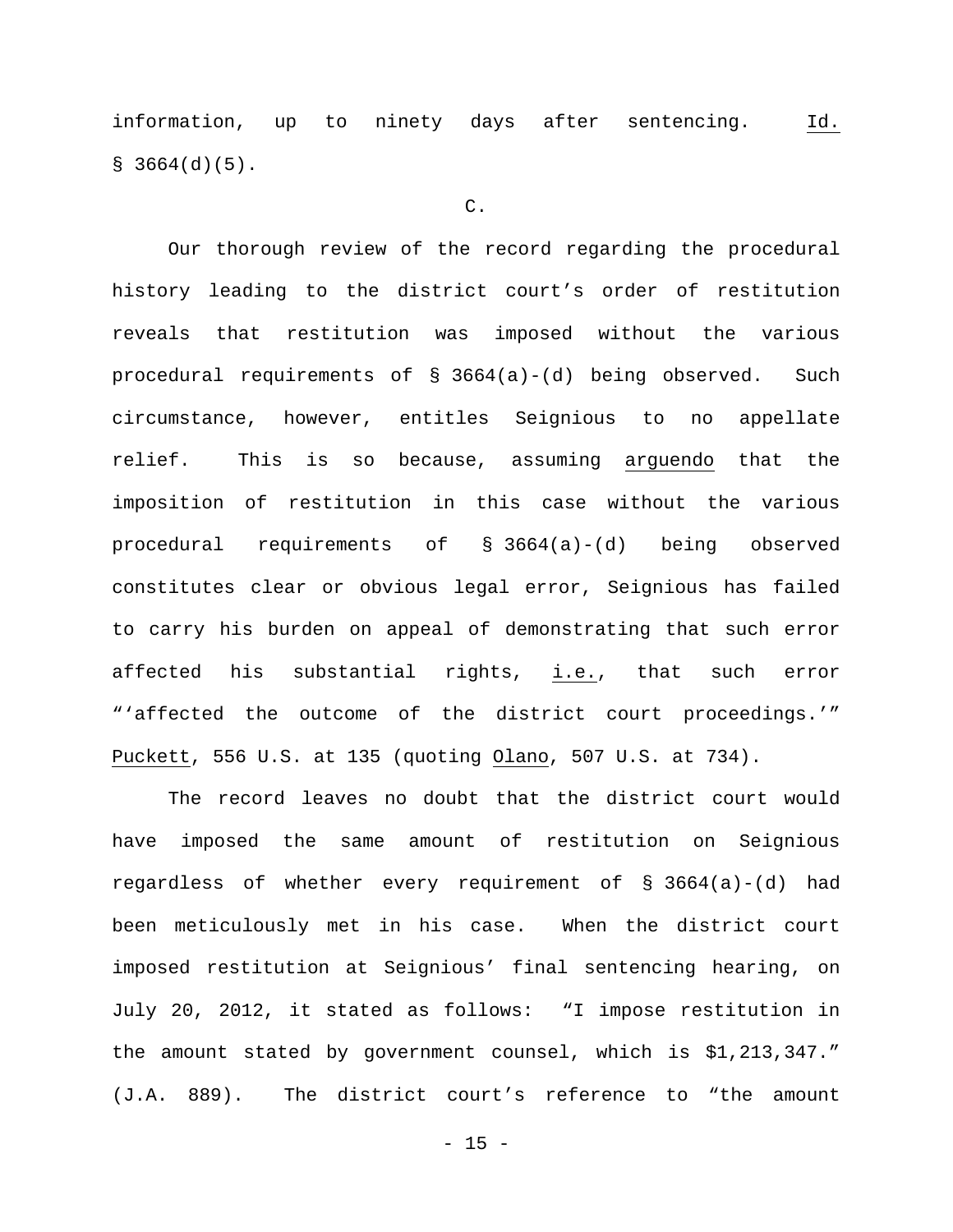stated by government counsel," refers to the following colloquy between government counsel Assistant United States Attorney Tamera Fine and the district court earlier during the same hearing:

[MS. FINE:] And, finally, Your Honor, United States has established that there are actual losses in the amount of \$1,213,347 in this case. We would ask that a restitution order in that full amount be entered, joint and several with other defendants in this case.

THE COURT: If you could say that amount again, please?

MS. FINE: Certainly. The amount that was testified to by Special Agent Windish from his spreadsheet . . . is \$1,213,347. Thank you, Your Honor.

THE COURT: Good. Thank you, Miss Fine.

(J.A. 866).

The spreadsheet to which government counsel refers in this quoted passage from the transcript of Seignious' sentencing hearing is Government Exhibit 1A. To reiterate, the government introduced Exhibit 1A through the testimony of Special Agent Windish during the last of five hearings held over the course of two months for the purpose of taking evidence on Guidelines' issues in dispute for sentencing, including the applicable loss figure under USSG § 2B1.1(b)(1). This Guidelines' section provides for increasing amounts of levels to be added to a defendant's base offense level under the Guidelines based upon

- 16 -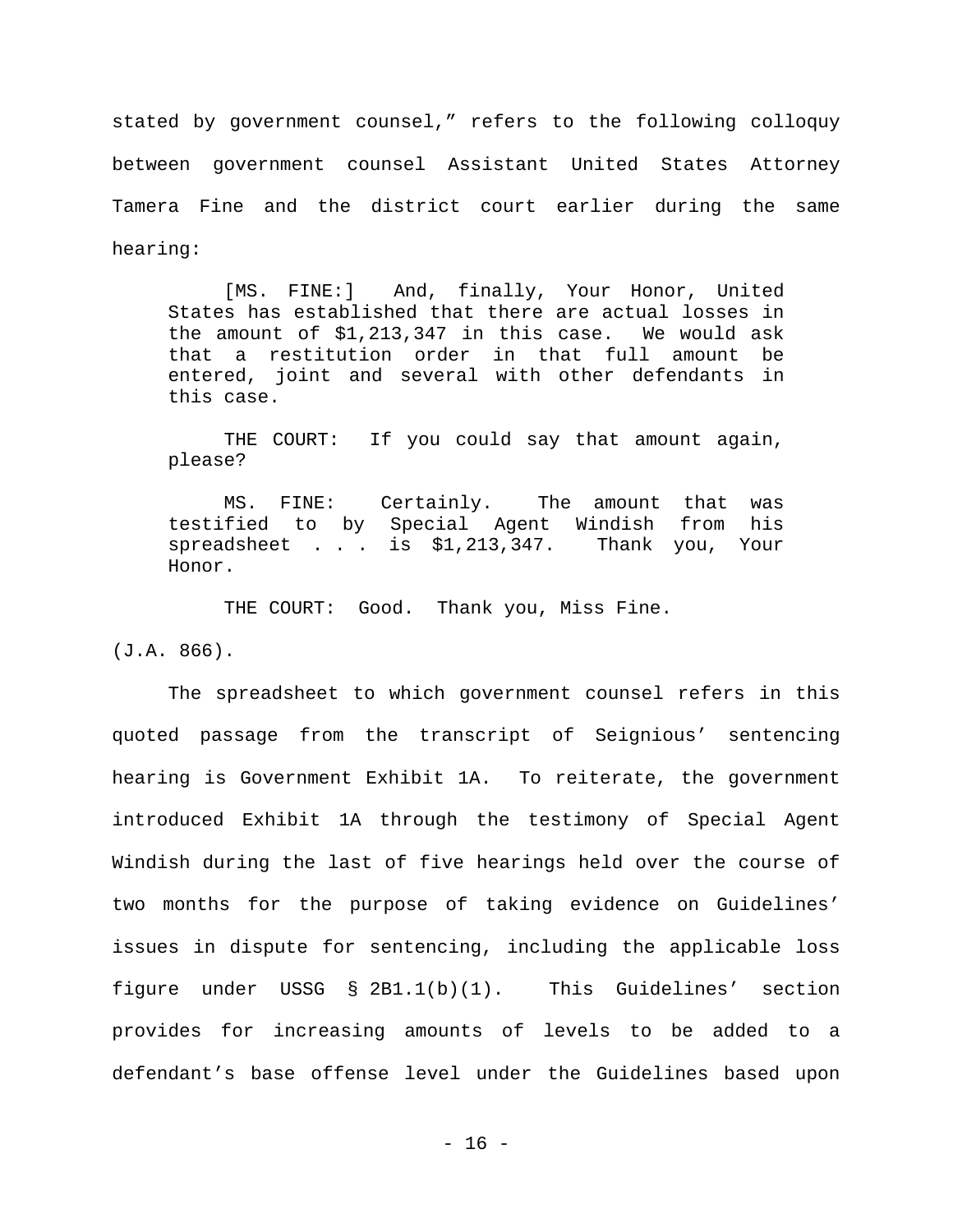the greater of actual loss (i.e., "the reasonably foreseeable pecuniary harm that resulted from the offense"), USSG  $\S$  2B1.1(b)(1), comment.(n.3(A)(i)), or intended loss (i.e., "the pecuniary harm that was intended to result from the offense . . ."), id.  $\S$  2B1.1(b)(1), comment.(n.3(A)(ii)).

Seignious had the opportunity to cross examine Special Agent Windish about how he arrived at the figure of \$1,213,347 in actual losses caused by the conspiracy and about the creation of Exhibit 1A. In fact, Seignious availed himself of these opportunities and presented argument to the district court that, with respect to USSG  $\S$  2B1.1(b)(1), "the amount of [actual fraud] loss that the government has sufficiently proven attributable to this conspiracy is \$251,496." (J.A. 518). The district court rejected this argument and found, for purposes of USSG  $\S$  2B1.1(b)(1), the loss figure to be between \$2.5 and \$7 million, which range the district court characterized as "a more than conservative loss figure  $\ldots$  ." (J.A. 1020). Notably, in support of the district court's characterization of this loss figure as conservative, the district court stated in its sentencing memorandum that "the cooperator testimony established by a preponderance [of the evidence] that the actual losses attributable to the conspiracy exceeded \$7 million." Id. In this regard, the district court summarized the testimony of the following three cooperating witnesses--Jones, Myers, and

- 17 -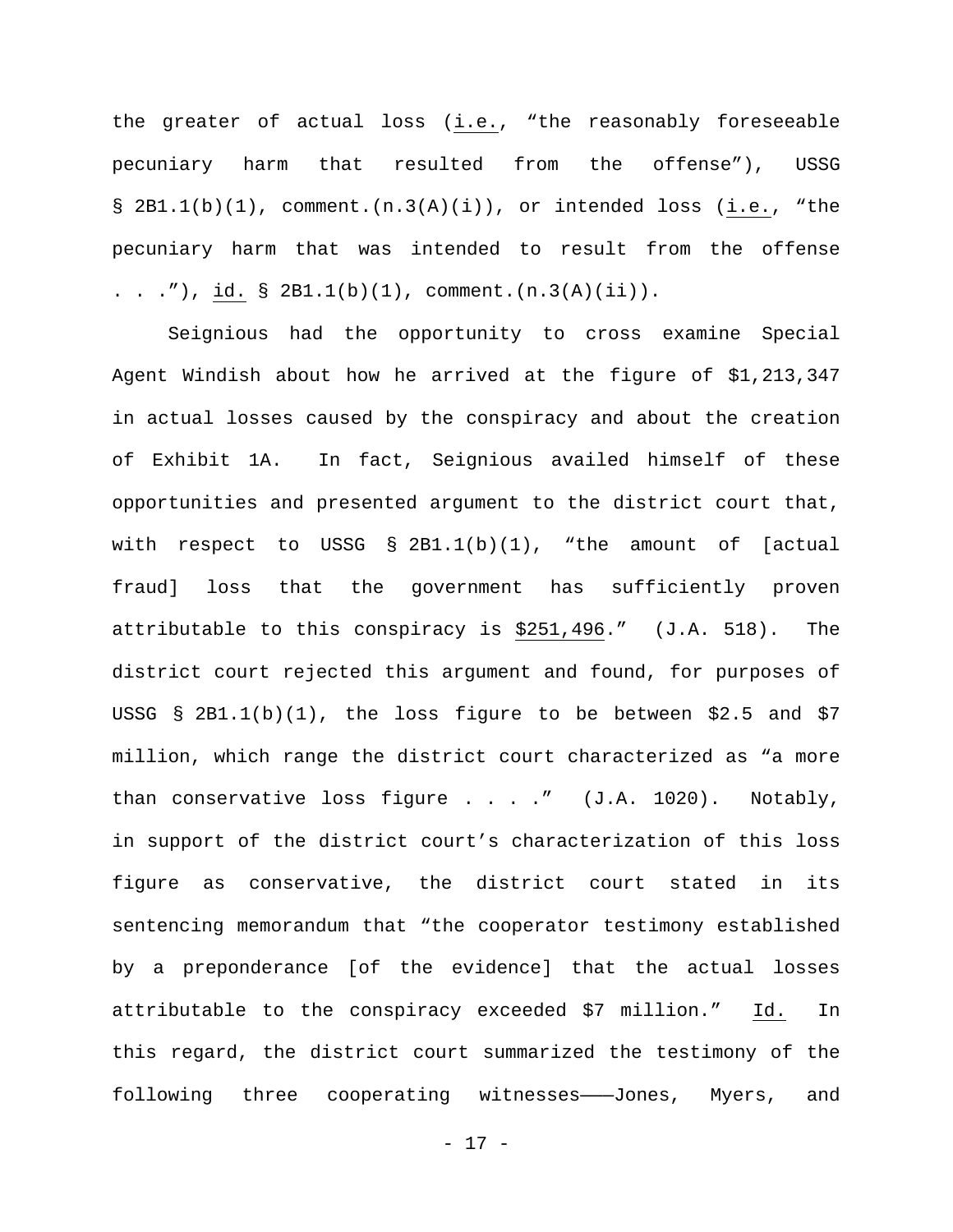Dansbury. Seignious had the opportunity to cross examine each of these witnesses as well.

In sum, all of the evidence upon which the district court relied in determining the appropriate amount of restitution to impose upon Seignious under the MVRA was before the district court in the context of resolving the parties' dispute regarding the appropriate loss amount to be used in applying USSG § 2B1.1(b)(1). Seignious had fair opportunity to challenge such evidence. Under these circumstances, we are not surprised that he cannot show prejudice resulting from restitution being imposed upon him without, in large part, the various procedural requirements of § 3664(a)-(d) being observed. Accordingly, Seignious fails the third prong of plain error review on this issue.

# III.

We now turn to consider whether the restitution order is adequately supported by the evidence. At no point below did Seignious object to the amount of restitution imposed upon him or dispute the amount of restitution proposed by the government. Accordingly, as Seignious concedes, we are constrained to review this issue for plain error. Fed. R. Crim. P. 52(b). See also Puckett, 556 U.S. at 134.

- 18 -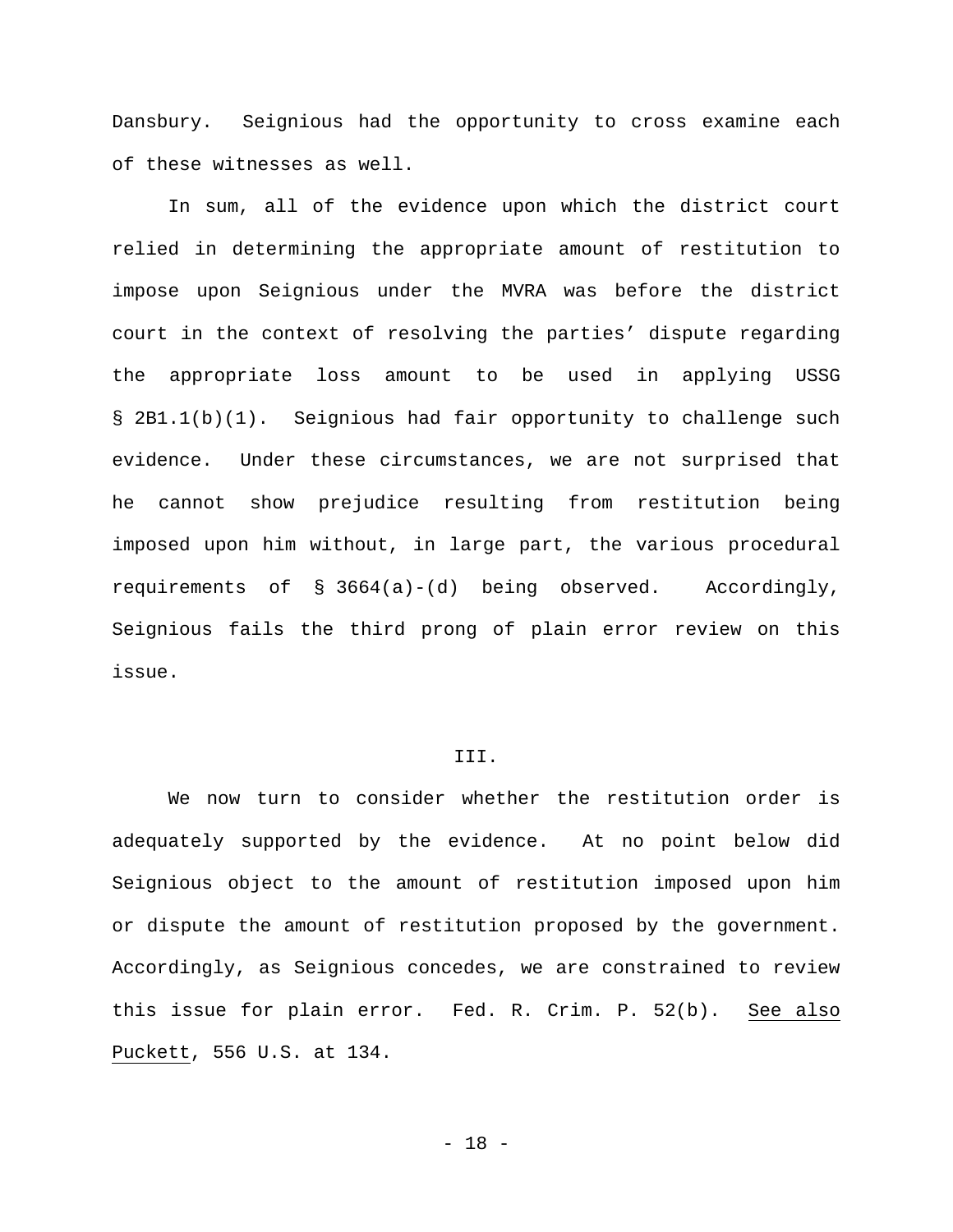Under plain error review, we must first consider whether the district court committed legal error. Puckett, 556 U.S. at 135. In the present context, this means that we must first consider whether the district court's factual finding that, based upon the preponderance of the evidence, the bank fraud conspiracy caused \$1,213,347 in actual losses is clearly erroneous. 18 U.S.C. § 3664(e) (district court to resolve any dispute as to proper amount of restitution by preponderance of the evidence); United States v. Wilkinson, 590 F.3d 259, 271 (4th Cir. 2010) (district court's actual loss finding under MVRA is reviewed under clearly erroneous standard). In answering this question, we remain mindful of the Supreme Court's oftquoted delineation of when a district court's finding is clearly erroneous: "[W]hen although there is evidence to support it, the reviewing court on the entire evidence is left with the definite and firm conviction that a mistake has been committed." United States v. United States Gypsum Co., 333 U.S. 364, 395 (1948). Some thirty-seven years later, the Court explained that "[t]his standard plainly does not entitle a reviewing court to reverse the finding of the trier of fact simply because it is convinced that it would have decided the case differently." Anderson v. Bessemer City, 470 U.S. 564, 573 (1985). Rather, as the Court cautioned, "[i]f the district court's account of the evidence is plausible in light of the record viewed in its

- 19 -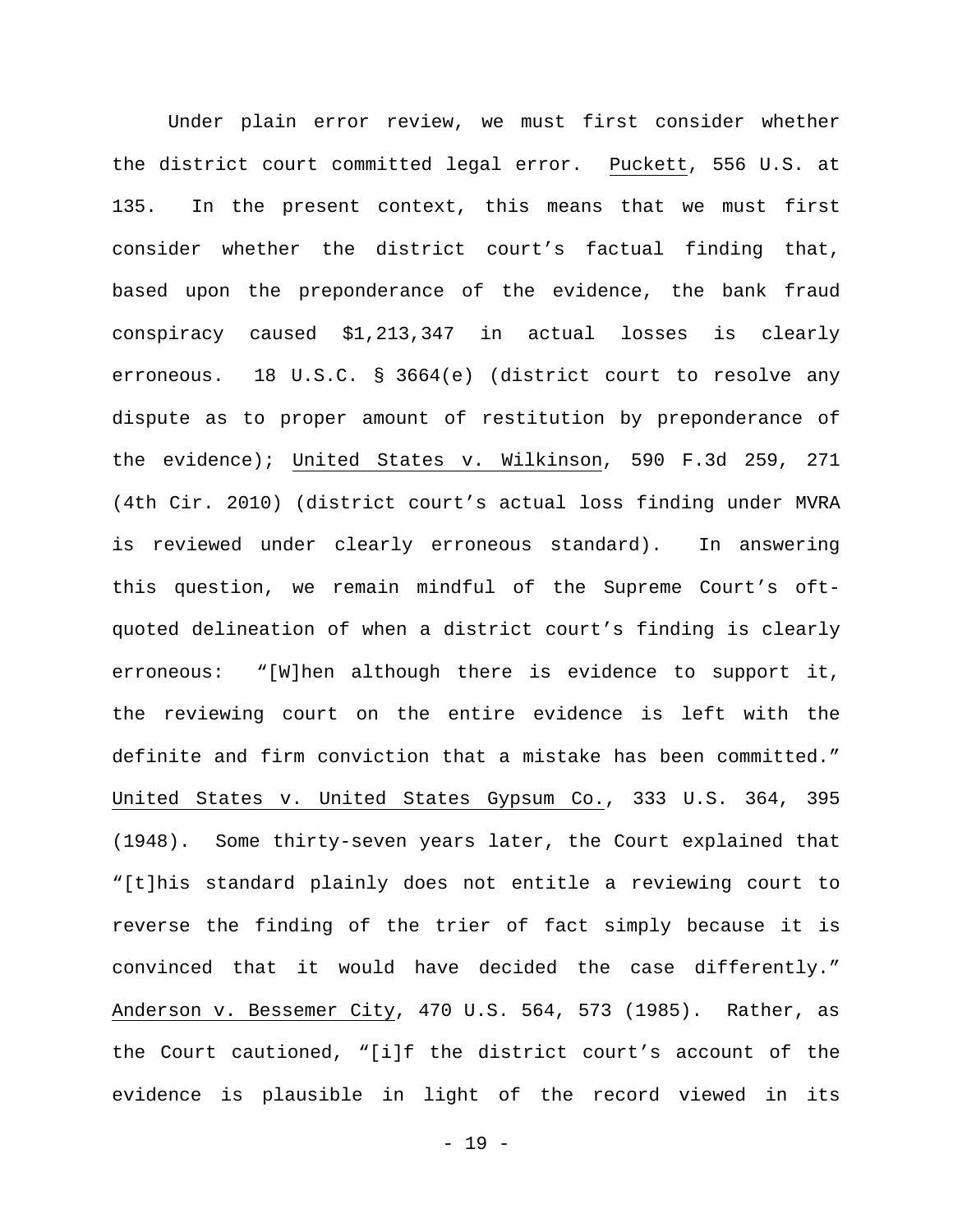entirety, the court of appeals may not reverse it even though convinced that had it been sitting as the trier of fact, it would have weighed the evidence differently." Id. at 573–74.

Here, we conclude that the district court's account of the evidence is plausible in light of the record viewed in its entirety. Accordingly, we uphold the district court's finding of fact that the bank fraud conspiracy caused \$1,213,347 in actual losses as not clearly erroneous.

The parties are on the same page that Seignious is only responsible to pay restitution under the MVRA for the actual losses suffered by the victims of his offenses, including the conspiracy offense. As for Appellate Counsel, in the Supplemental Opening Brief we ordered him to file, Appellate Counsel takes the position that "the evidence was sufficient to support the [\$1,213,347] order of restitution." (Supplemental Opening Br. of Appellate Counsel at 22). The government takes the same position.

In his pro se supplemental response to the government's Supplemental Brief, Seignious takes the position that the evidence in the record does not support actual losses of \$1,213,347. According to Seignious, at most, the record supports restitution in the amount of \$176,336.36. He complains in large part that the testimony of his coconspirators regarding the profitability of their fraud scheme is too vague to be

 $- 20 -$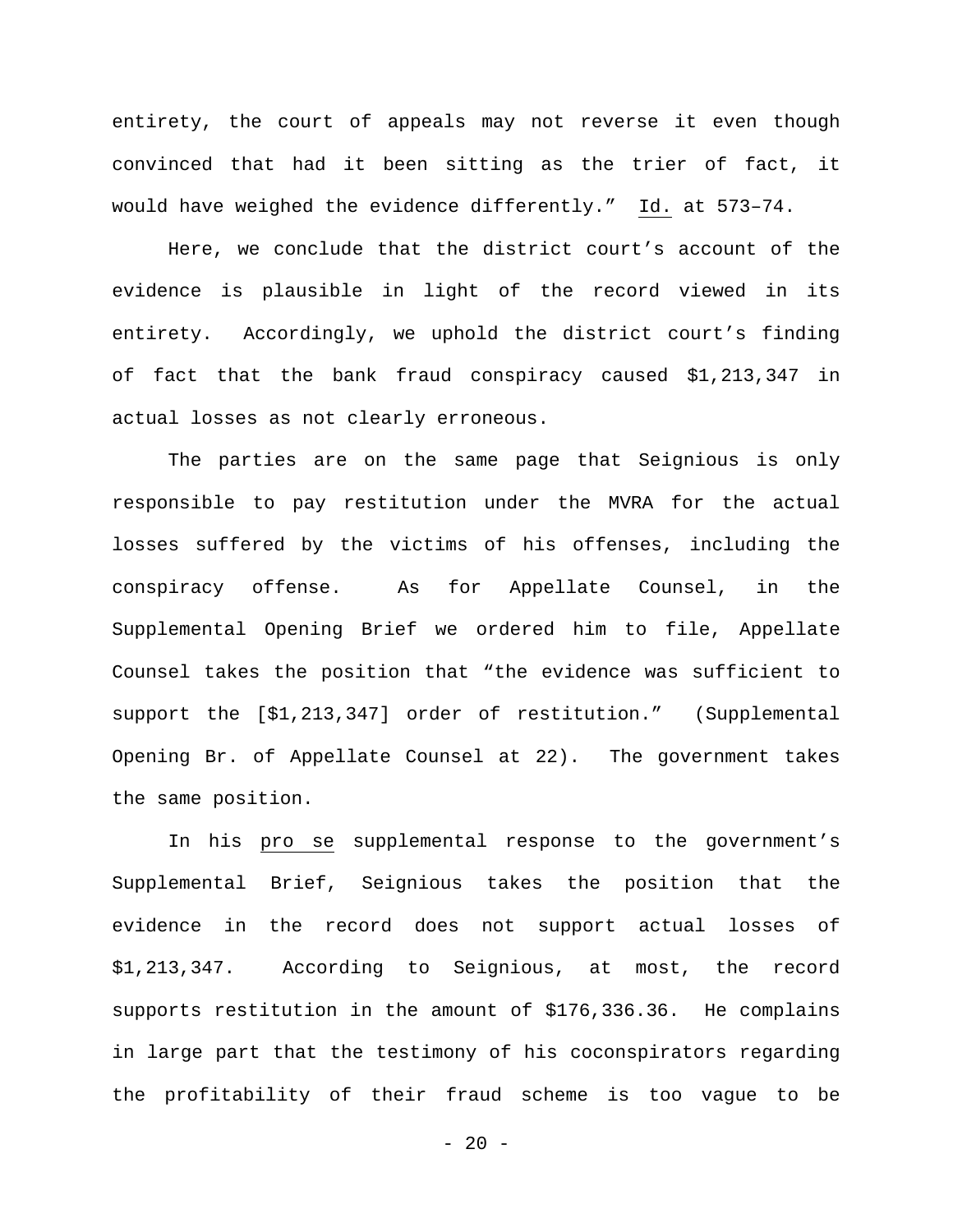relied upon by the district court in calculating restitution. He also repeatedly makes the point that Agent Windish admitted the possibility that actual losses attributed on Exhibit 1A to the credit card numbers coded in black (accounting for approximately half of the \$1,213,347 figure) could have been caused by other criminals who were not part of the conspiracy at issue in the present case.

Although the district court could have done a better job of making a record below with respect to restitution, after reviewing the record as a whole, we are not convinced that a mistake has been committed with respect to the district court's finding that the conspiracy caused \$1,213,347 in actual losses. First, not even counting any of the credit card numbers coded in black, Government Exhibit 1A, as supported by the testimony of Special Agent Windish, supports approximately half of the total actual loss figure right off the bat. These are credit card numbers for which the government obtained evidence directly implicating the conspiracy in the actual loss listed on Government Exhibit 1A.

Now for the credit card numbers coded in black. We readily acknowledge the possibility, as Special Agent Windish acknowledged during his testimony, that other criminals could have separately obtained the same credit card numbers as the bank fraud conspiracy at hand and caused the losses listed on

- 21 -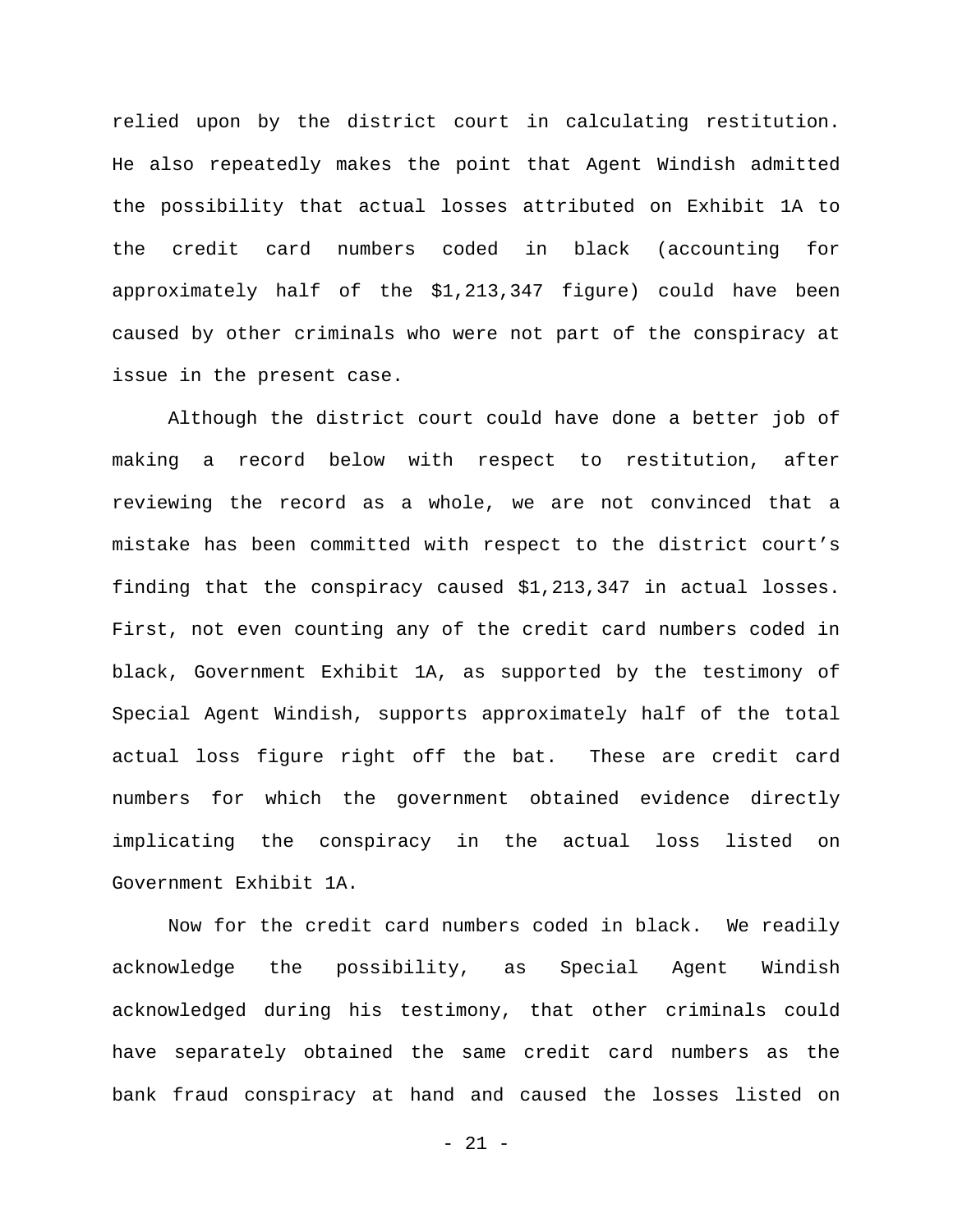Exhibit 1A during the exact same time period the conspiracy at hand operated. The problem for Seignious, however, is that the conclusion that the bank fraud conspiracy at hand caused the actual losses occurring during the life of such conspiracy with respect to the credit card numbers indisputably illegally obtained by and found within the care, custody, and control of such conspiracy is plausible in light of the record viewed in its entirety.

Added on top of the testimony of Special Agent Windish and Government Exhibit 1A is the testimony of Seignious' numerous coconspirators. The district court expressly credited and accepted all of the following testimony of Seignious' codefendants Jones, Myers, and Dansbury, as summarized by the district court in its August 10, 2012 order addressing various Guidelines issues, including the amount of loss under USSG  $$ 2B1.1(b)(1):$ 

Sherice Jones testified . . . that between 3 and 5 crews of between 3 and 5 strikers each "went out every day" to make fraudulent purchases. She explained that, depending on the type of merchandise, each crew could purchase anywhere from \$5,000 to \$10,000 in merchandise per day. The merchandise was then either sold or returned, for cash, to the store where it had been purchased. Jones also testified that over the course of the conspiracy, she estimated that the scheme brought in "millions of dollars" worth of merchandise by using "thousands" of fake credit cards. Mandy Myers, a striker, testified that she personally made between \$400,000 and \$500,000 in fraudulent purchases over the course of her 15-month involvement in the scheme. Jermaine Dansbury, a wrangler,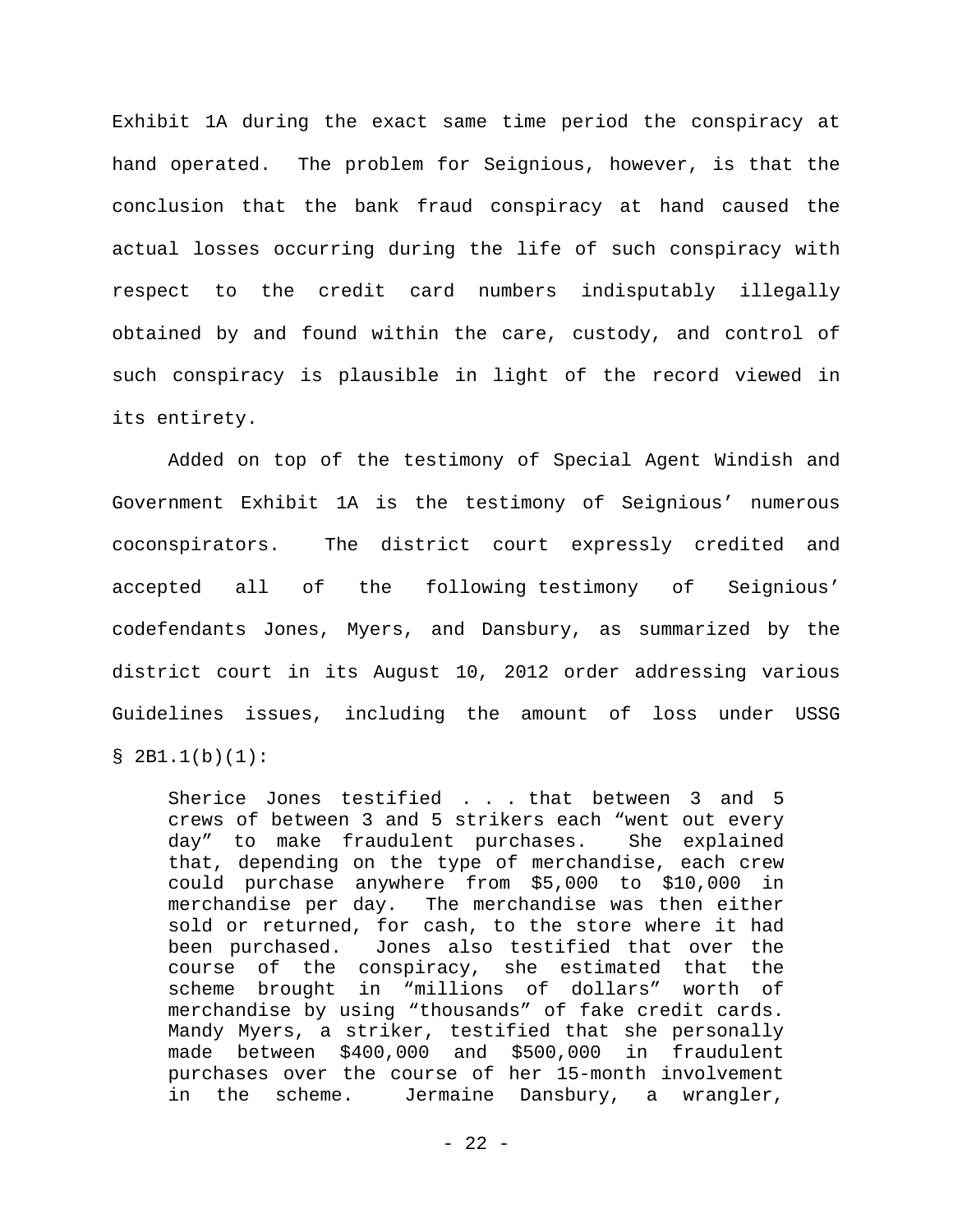testified that he took crews of 2 to 5 strikers out 4 to 7 times per week, and that his crews could "bring in" between \$5,000 to \$20,000 per week on average. Dansbury explained that the total amounts were inconsistent based on a variety of factors, but that his crews could sometimes purchase thousands of dollars' worth of merchandise in just a few hours.

(J.A. 1019-20). The district court also held that the evidence amply demonstrated by a preponderance of the evidence that: (1) "there were at least 50 strikers involved in the scheme, though less than a third were actually indicted," (J.A. 1017); (2) during the life of the conspiracy from December 2007 through August 2010 "the illegal conduct was consistent and persistent," id.; and (3) with respect to the scope of the conspiracy, "hundreds of individuals were being victimized and . . . the losses totaled in the millions of dollars," (J.A. 1019).

Although we need not solely rely on Jones' testimony in support of the district court's actual loss finding, Jones' testimony goes a long way to support such a finding and is not too vague to be probative on issues of actual loss as alleged by Seignious. Based upon the most conservative figure in Jones' testimony regarding the fraudulent purchasing modus operandi of a single crew working for the conspiracy during its time of operation (i.e., \$5,000 per day), a single crew working for the conspiracy for just one year fraudulently purchased \$1,825,000 in merchandise. This amount is \$611,653 more than the amount of restitution the district court ordered Seignious to pay under

 $- 23 -$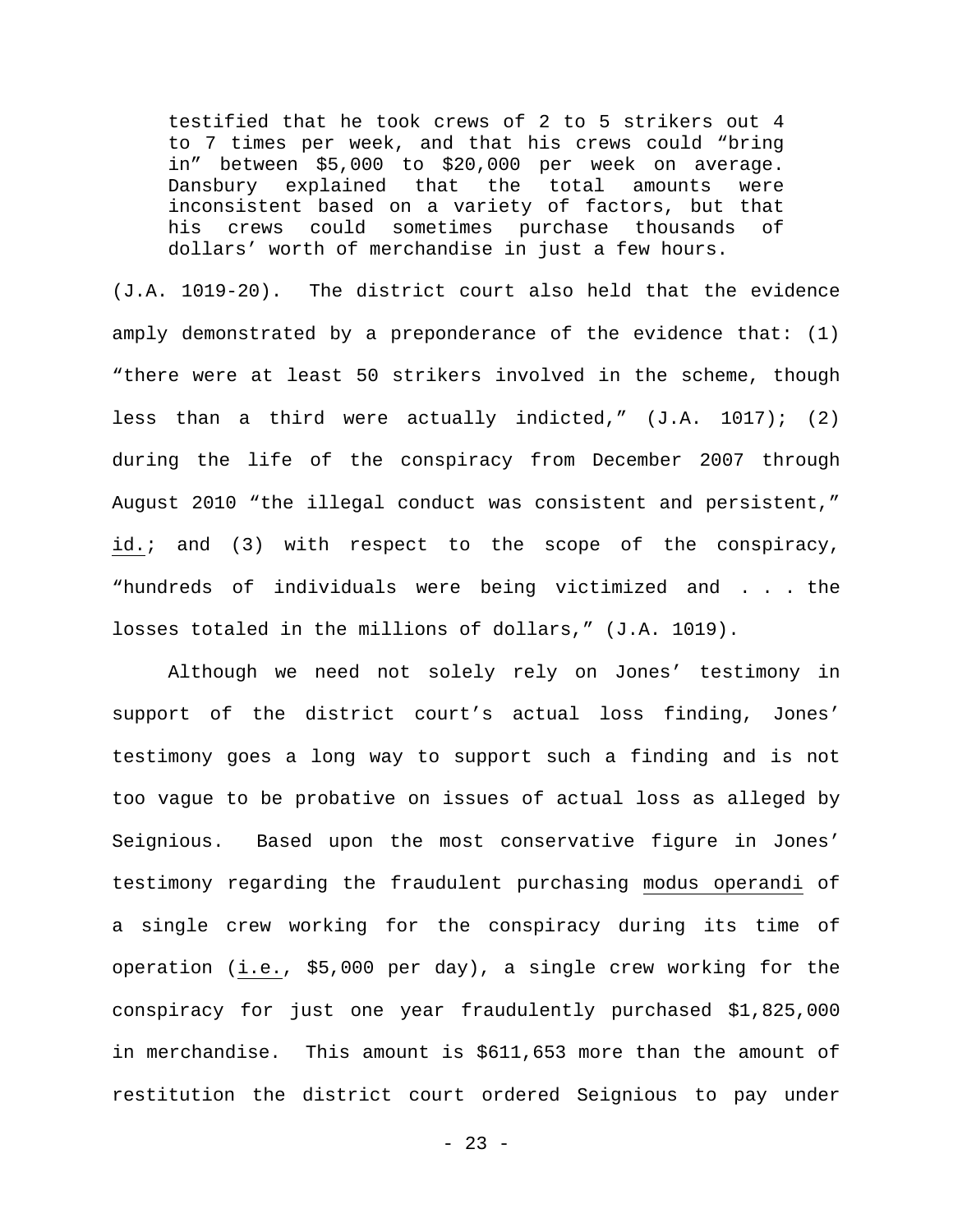the MVRA. Given that "[t]he settled law of this circuit recognizes that the testimony of a defendant's accomplices, standing alone and uncorroborated, can provide an adequate basis for conviction," United States v. Burns, 990 F.2d 1426, 1439 (4th Cir. 1993), there is no basis for us to conclude that the district court's actual loss figure of \$1,213,347 is clearly erroneous.

Finally, assuming arguendo the district court's actual loss finding is clearly erroneous, thus satisfying the first prong of plain error review, we cannot say that such error is clear or obvious. Puckett, 556 U.S. at 135. Therefore, Seignious fails the second prong of plain error review as well, making going further in our plain error analysis a fruitless exercise. In sum, Seignious is entitled to no relief with respect to his appellate challenge to the district court's factual finding underlying its order of restitution regarding the actual losses caused by the conspiracy.

# IV.

We next consider whether the district court sufficiently explained its reasoning when imposing restitution. At no point did Seignious object to the adequacy of the district court's explanation of its reasoning when imposing such restitution.

- 24 -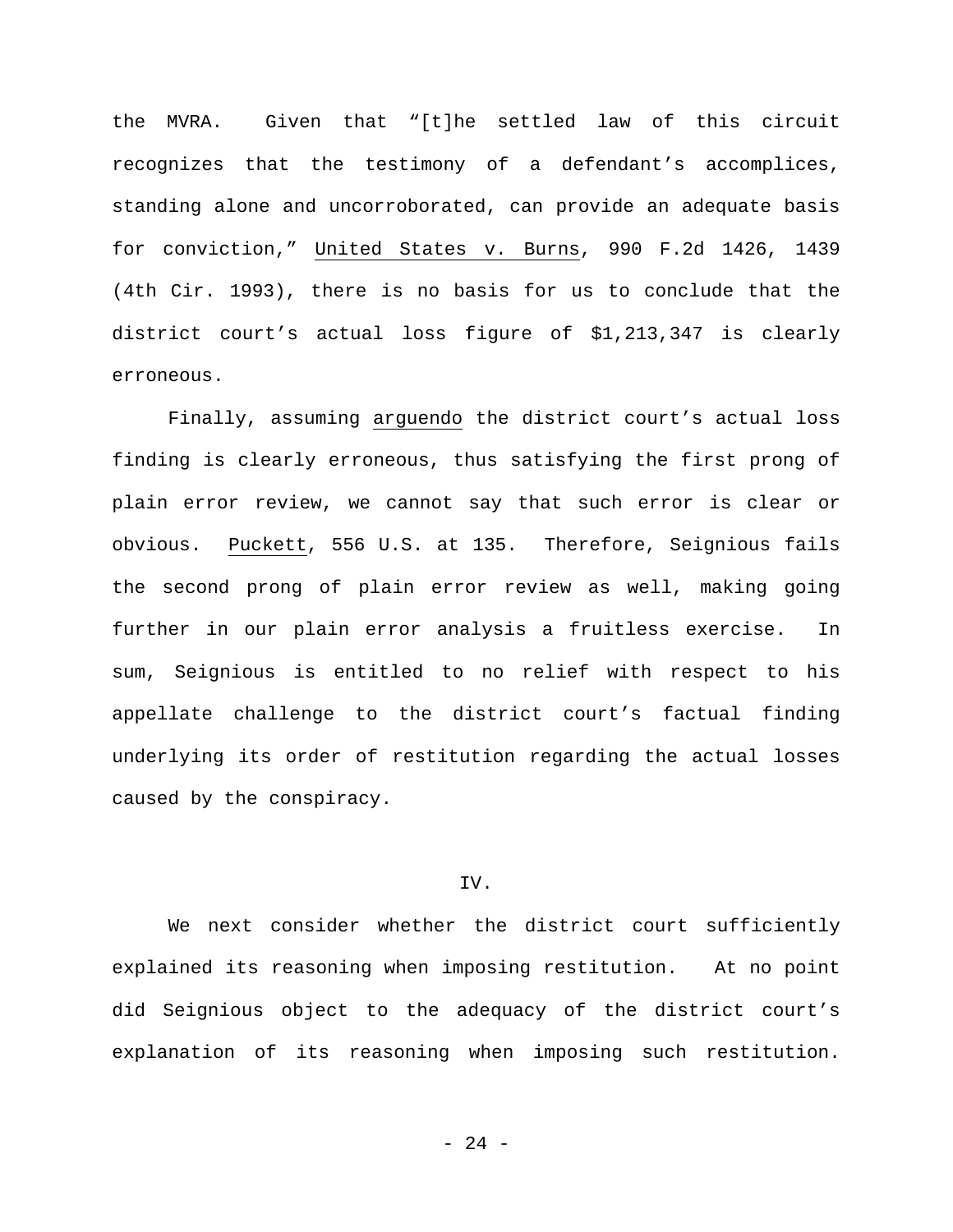Accordingly, as Seignious concedes, we review for plain error. Fed. R. Crim. P. 52(b). See also Puckett, 556 U.S. at 134.

Assuming arguendo that Seignious has established the first two prongs of the four prong test for obtaining appellate relief under plain error review, Olano, 507 U.S. at 732, 734, the analysis stops because Seignious cannot establish the third prong—i.e., Seignious cannot establish that the district court's failure to sufficiently explain its reasoning with respect to imposing restitution upon him under the MVRA affected his substantial rights. The overarching point is that there is no reason to believe that the amount of restitution the district court ordered Seignious to pay under the MVRA would have been any different had the district court expressly explained its reasoning in imposing such restitution.

#### V.

The last issue for which we ordered briefing is whether the district court erred in failing to specifically identify in its July 25, 2012 judgment the victims eligible to receive restitution and their respective losses. Because Seignious filed no objection in this regard, we review for plain error. Fed. R. Crim. P. 52(b). See also Puckett, 556 U.S. at 134.

Under plain error review, we hold Seignious is entitled to no relief. Jumping straight to the third prong of the test for

- 25 -